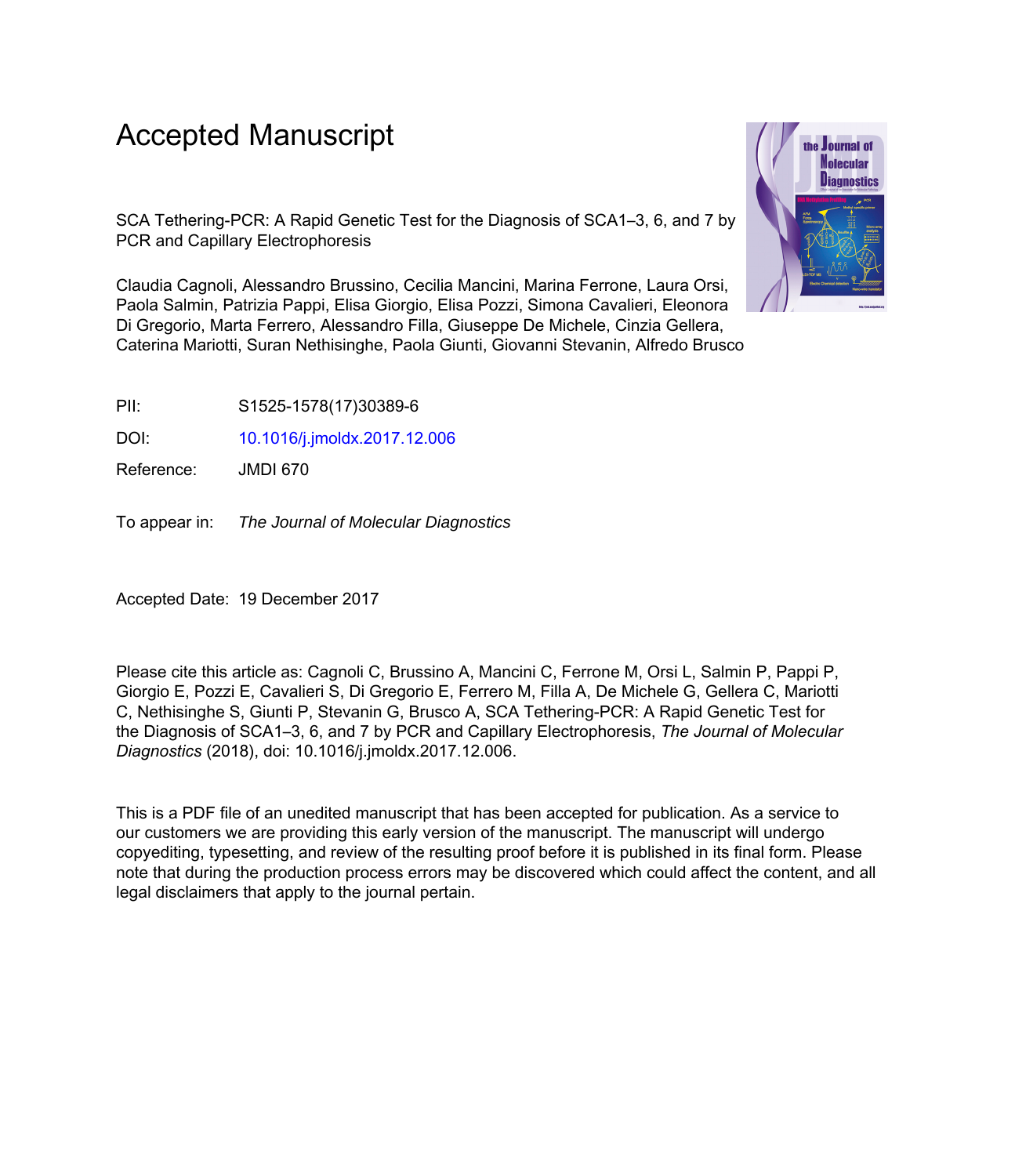# **SCA TETHERING-PCR: A RAPID GENETIC TEST FOR THE DIAGNOSIS OF SCA1- 3, 6, AND 7 BY PCR AND CAPILLARY ELECTROPHORESIS**

Claudia Cagnoli,\* Alessandro Brussino,\* Cecilia Mancini,\* Marina Ferrone,\*† Laura Orsi,‡ Paola Salmin,† Patrizia Pappi,† Elisa Giorgio,\* Elisa Pozzi,\* Simona Cavalieri,\* Eleonora Di Gregorio,\* Marta Ferrero,\* Alessandro Filla,§ Giuseppe De Michele,§ Cinzia Gellera,¶ Caterina Mariotti,¶ Suran Nethisinghe,ǁ Paola Giunti,ǁ Giovanni Stevanin,\*\*††‡‡§§¶¶ and Alfredo Brusco\*†

non, "Atessanto Diustion," Cectua Matulcani," Manina rentone," + Latura Osts.1, raonina rentone, "Accessandro Filla, S Giuseppe De Michele, S Cinzia Gellera, "Elesantio Bit aportina" in Manina Proposition of Filla, S Giuse From the Department of Medical Sciences,\* University of Turin, Turin, Italy; the Medical Genetics Unit, † Città della Salute e della Scienza University Hospital, Turin, Italy; the Neurologic Division I,‡ Department of Neuroscience and Mental Health, Città della Salute e della Scienza University Hospital, Turin, Italy; the Department of Neurosciences, Odontostomatological and Reproductive Sciences,§ University Federico II, Naples, Italy; the Unit of Genetics of Neurodegenerative and Metabolic Diseases, Fondazione IRCCS Istituto Neurologico "Carlo Besta", 20133 Milan, Italy; the Ataxia Centre, Department of Molecular Neuroscience, Institute of Neurology, University College London, London, United Kingdom; INSERM,\*\* U 1127, Institut du Cerveau et de la Moelle epinière, Paris, France ; the Centre National de la Recherche Scientifique UMR 7225,†† Paris, France ; UMRS 1127,‡‡ Université Pierre et Marie Curie (Paris 06), Sorbonne Universités, Paris, France; the Ecole Pratique des Hautes Etudes,§§ PSL Research University, 75014, Paris, France ; and the Centre de Référence de Neurogénétique,¶¶ Hôpital de la Pitié-Salpêtrière, Assistance Publique - Hôpitaux de Paris, Paris, France

**Funding:** Supported by MURST local research (A.Brusc.). S.N. and P.G. work at University College London Hospitals/University College London, which receives a proportion of funding from the Department of Health's National Institute for Health Research Biomedical Research Centres funding scheme.

**Corresponding author:** Alfredo Brusco, University of Torino, Department of Medical Sciences, via Santena 19, 10126, Torino, Italy. Fax +390116706582; e-mail: alfredo.brusco@unito.it

**Footnote:** C.Ca. and A.Bruss. contributed equally.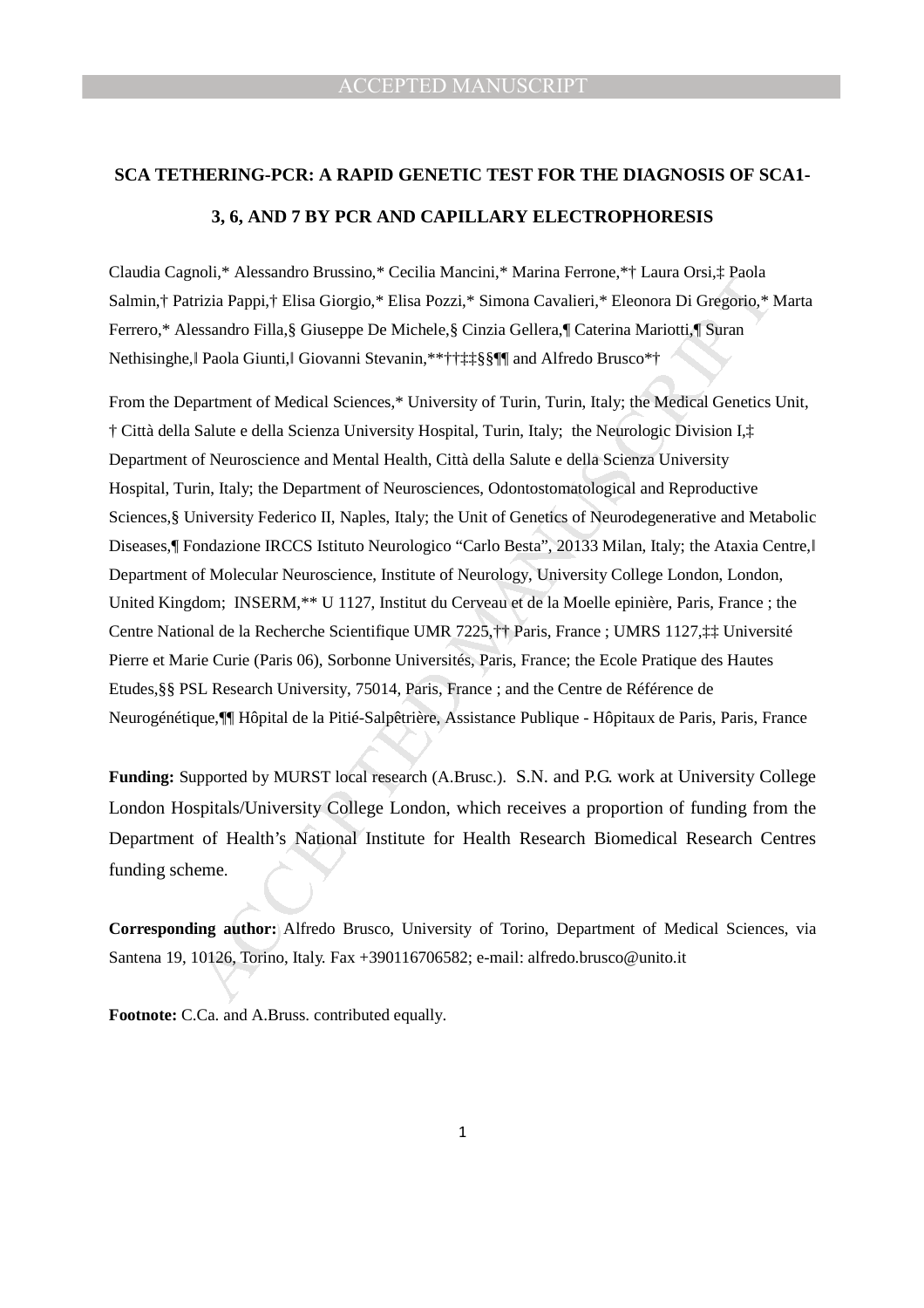**Disclosures:** Patent pending for application number: BIT19115-CF, "Genetic test for diagnosing SCA1, 2, 3, 6, and 7", for A.Brusc., A.Bruss., and C.C.

Act: SCA1, 2, 3, 6, and 7 diagnostic testing. **Running head:** SCA1, 2, 3, 6, and 7 diagnostic testing.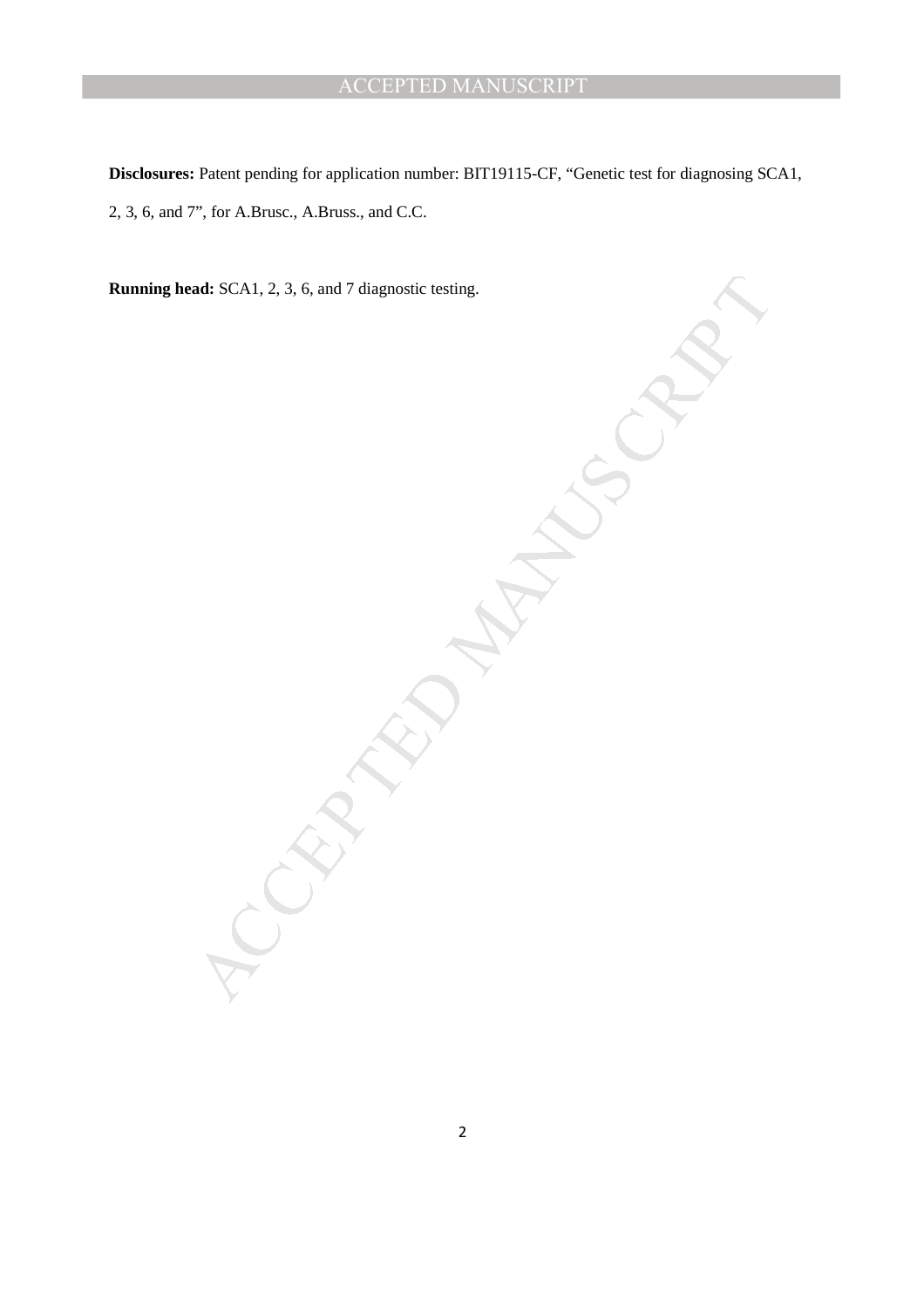#### **ABSTRACT**

dition, the phenotype of SCA2 expansions has been now extended to Parkinson's disease lateral sclerosis. Their diagnosis is presently based on a PCR to identify small expande wed by a second-level test whenever the suspect Spinocerebellar ataxias (SCA) type 1, 2, 3, 6, and 7, associated with a (CAG)n repeat expansion in coding sequences, are the most prevalent autosomal dominant ataxias worldwide (approximately 60% of the cases). In addition, the phenotype of SCA2 expansions has been now extended to Parkinson's disease and amyotrophic lateral sclerosis. Their diagnosis is presently based on a PCR to identify small expanded alleles, followed by a second-level test whenever the suspect of false normal homozygous, or a CAT interruption in SCA1 needs to be verified. Next-generation sequencing still does not allow efficient detection of these repeats. Here, we show the efficacy of a novel, rapid, and cost-effective method to identify and size pathogenic expansions in SCA1-3, 6, and 7 and recognize large alleles or interruptions without a second-level test. Twenty-five healthy controls and 33 expansion carriers were analyzed: alleles migrated consistently in different PCRs/capillary runs, and homozygous subjects were always distinguishable from heterozygous carriers of both common and large (>100 repeats) pathogenic CAG expansions. Repeat number could be calculated counting the number of peaks, except for the largest SCA2 and SCA7 alleles. Interruptions in SCA1 were always visible. Overall, our method allows a simpler, cost-effective, and sensibly faster SCA diagnostic protocol compared to the standard technique and to the still unadapted next-generation sequencing.

3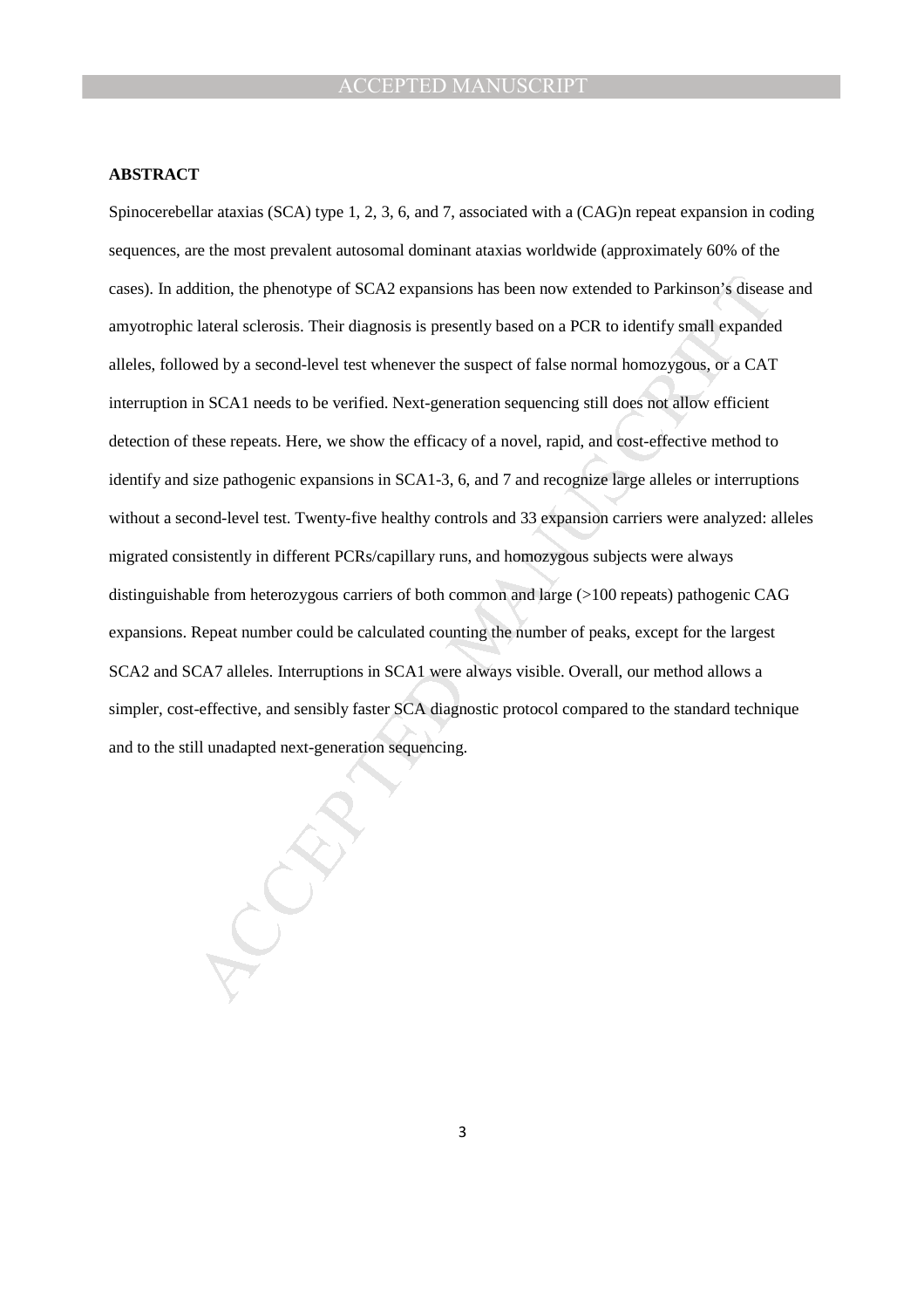#### **INTRODUCTION**

Autosomal dominant cerebellar ataxias (SCA) are clinically and genetically heterogeneous neurodegenerative diseases characterized by the progressive loss of voluntary muscle control (ataxia) often associated with various neurological and extra-neurological signs, and cerebellar atrophy. In two-thirds of all SCA patients, gait disorders are the prevalent symptoms at onset, and the first signs of disease appear in the third-fourth decade of life. $<sup>1</sup>$ </sup>

ued with various neurological and extra-neurological signs, and cerebellar atrophy,<br>sof all SCA patients, gait disorders are the prevalent symptoms at onset, and the first sig<br>ar in the third-fourth decade of life.<sup>1</sup><br>ario The classification based on clinical signs and symptoms, originally proposed by Anita  $\text{Harding}^2$  does not allow the discrimination of subtypes as: i) different subtypes share common phenotypic features; ii) clinical signs vary considerably between families with the same subtype; iii) extra-cerebellar clinical manifestations can be the predominant signs of the disease; iv) complicated forms can show extracerebellar signs only in the advanced stages of the disease.<sup>3</sup> Presently, a classification based on the gene/locus associated with the disease is preferred:<sup>4</sup> at the time of writing, more than 35 SCA subtypes have been identified, and the underlying genetic mutation is known for at least 29 of them (http://neuromuscular.wustl.edu/ataxia/domatax.html, last accessed November 17, 2017).

Mutations can be divided in expansions/insertions of a polynucleotide repeat (SCA1–3, SCA6–8, SCA10, SCA12, SCA17, SCA31, SCA36 and dentato-rubro-pallidoluysian atrophy/DRPLA), and conventional mutations.<sup>5-7</sup> It has been suggested that the most severe and complicated forms belong to the first group whereas the second includes mostly pure forms of ataxia.<sup>6, 8</sup>

SCA1 (MIM#164400), SCA2 (OMIM#183090), SCA3 (OMIM#109150), SCA6 (OMIM#183086), SCA7 (OMIM#164500), SCA17 (OMIM#607136), and DRPLA (OMIM#125370) belong to the group of  $(CAG)$ <sub>n</sub> repeat expansions in coding sequences. The mutation causes the polyglutamine-encoded tract to exceed a pathogenic threshold specific for each protein.<sup>9</sup>

In three genes, the CAG-tract can be interrupted: in SCA1, by CAT units, encoding for histidine; in SCA2 and SCA17, by CAA units, coding for the glutamine amino acid. The length and position of these interruptions is variable within the CAG-tract, and alleles carrying interruptions are less prone to meiotic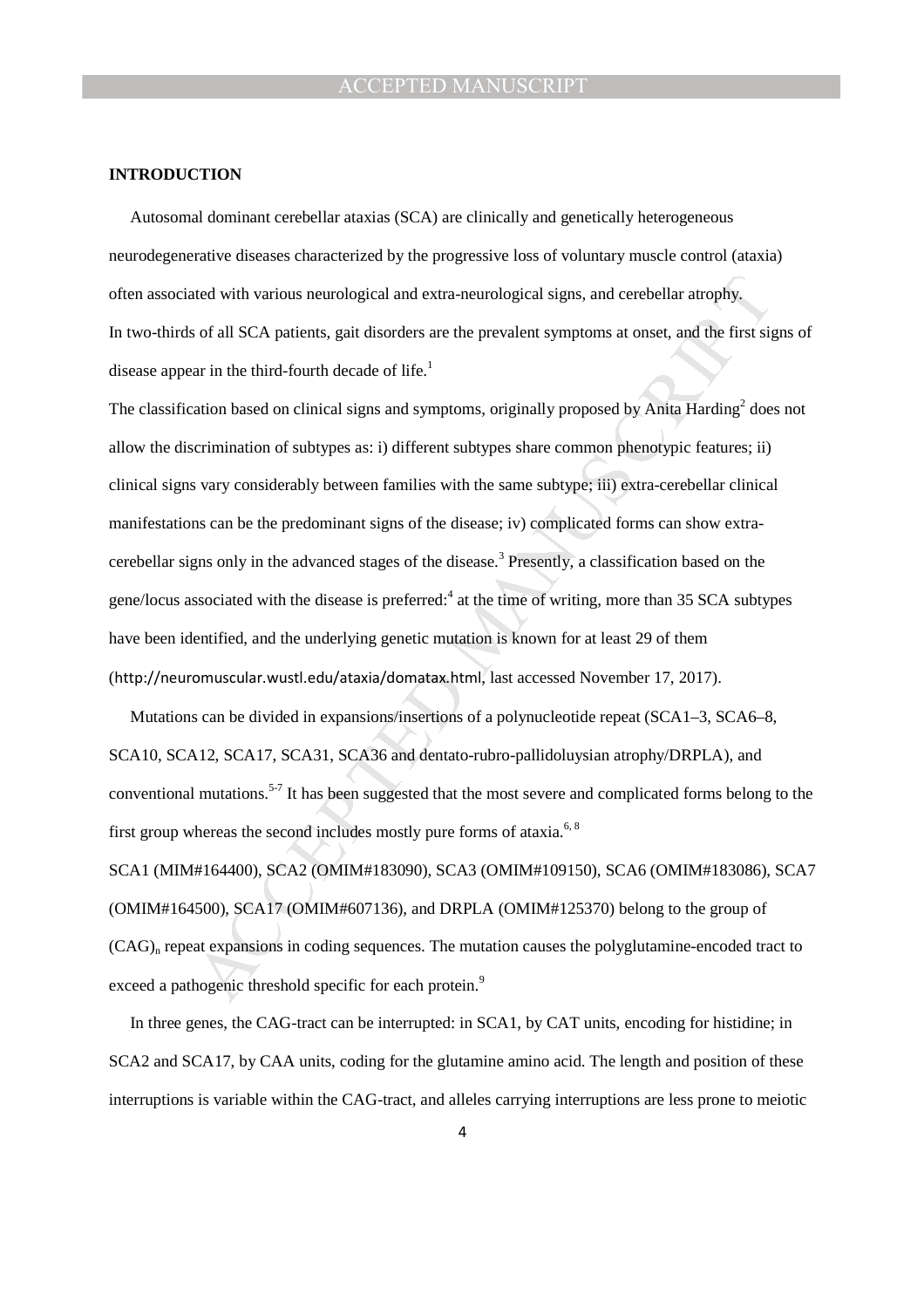expansion. Furthermore, SCA1 expanded alleles with 39 to 44 repeats are not pathogenic in the presence of interruptions.<sup>10</sup> In SCA2, small interrupted repeat expansions and interrupted intermediate-size repeats have been associated with Parkinson disease and amyotrophic lateral sclerosis, respectively, in numerous studies.<sup>11-15</sup> A recent large survey, however, did not find any correlation between SCA2, 3, 6, and 17 expansions and Parkinson disease.<sup>16</sup>

Taken together, SCA1-3, 6, and 7 are the most prevalent autosomal dominant ataxias worldwide, accounting for  $\sim$  60% of the cases.<sup>5, 17-28</sup> The diagnosis of these SCAs is presently based on a standard PCR able to identify small-expanded alleles, followed by a second-level test whenever an interruption in SCA1 is to be verified or the PCR shows a single allele in a symptomatic subject (false homozygous), raising the question if an expanded allele failed to be amplified.<sup>29</sup>

Here, we show the efficacy of a novel, rapid, and cost-effective method based on PCR and capillary electrophoresis, named tethering PCR (tPCR), to identify and size pathogenic expansions in SCA1-3, 6 and 7 and recognize large alleles or interruptions without a second-level test. This method advances our previous technique to detect large SCA2 and SCA7 expansions<sup>30</sup> and is required for efficient and reliable diagnosis as next-generation sequencing (NGS) techniques still fail to detect these repeats.

#### **MATERIALS AND METHODS**

A recent large survey, however, did not find any correlation between SCA2, 3, 6, and 17<br>
and Parkinson disease.<sup>18</sup><br>
egether, SCA1-3, 6, and 7 are the most prevalent autosomal dominant ataxias worldwide,<br>
for ~60% of the Twenty-five healthy controls, tested negative for SCA1-3, 6, and 7 using a standard diagnostic technique (based on PCR amplification and CAG-repeat assessment using the amplicon size as a reference), and 33 expansion carriers (SCA1, n=9; SCA2, n=8; SCA3, n=4; SCA6 n=6; SCA7, n=6) were collected at the "Città della Salute e della Scienza" University Hospital of Torino, Fondazione IRCCS Istituto Neurologico "Carlo Besta", the Pitié-Salpêtrière University Hospital of Paris according to local ethical rules (Department of Medical Sciences, Istituto Neurologico "Carlo Besta" and Paris-Necker Ethics Committees) (Table 1). Blood samples were obtained with the written consent of the subjects, and DNA was extracted using standard procedures.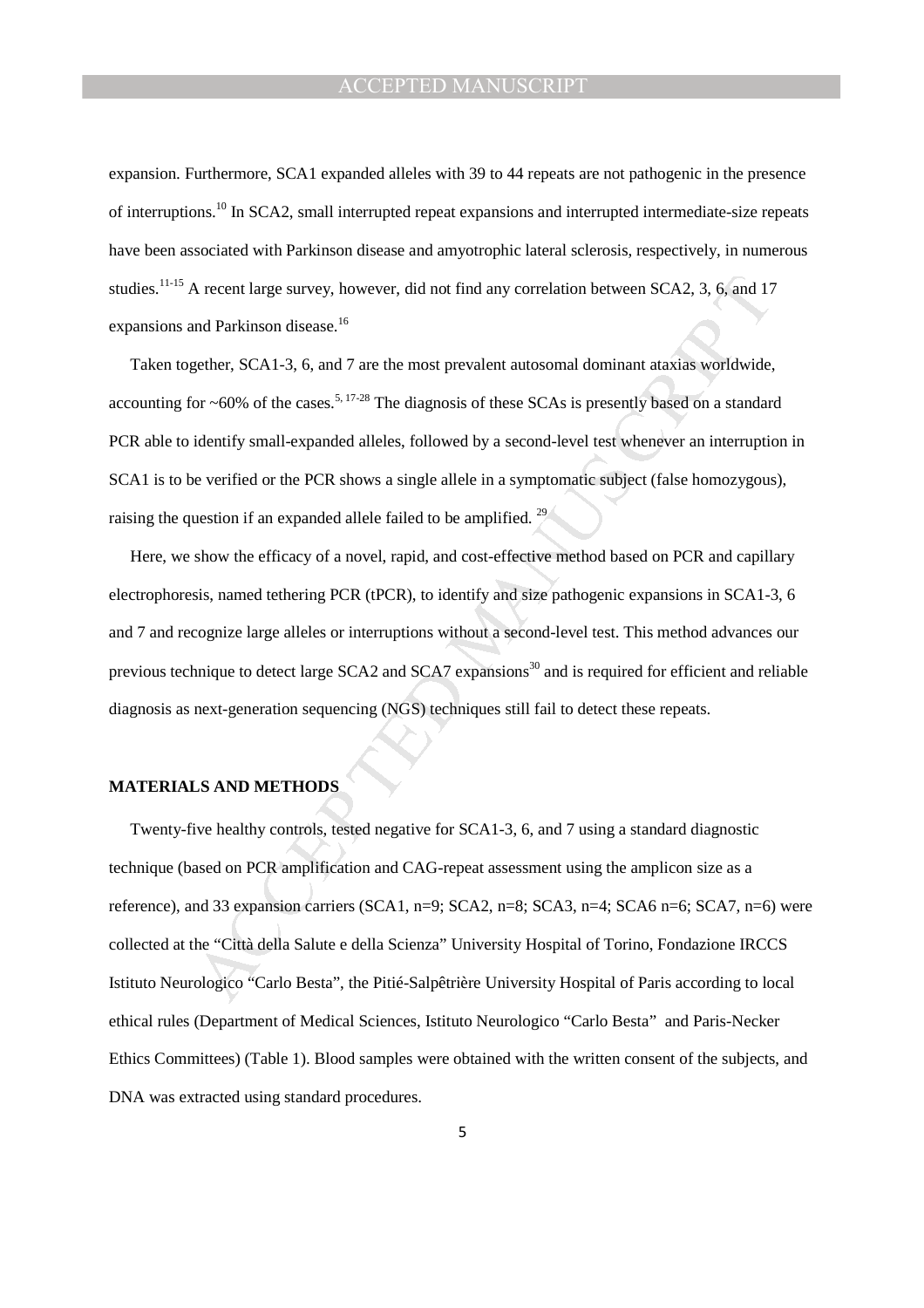Expansion carriers were diagnosed using standard PCR, a combination of standard PCR and Southern blot for the larger alleles, or a combination of PCR and enzymatic digestion to assess the presence of CAT interruption in SCA1 expanded alleles (Table 2).<sup>31</sup>

To precisely assess the number of CAG repeats, seven subjects to have two homozygous controls, carrying the more common allele according to literature data, for SCA1, 3, 6, and 7, and a homozygous (allele size  $= 22$  CAG) and a heterozygous (allele size  $= 22/23$  CAG) subject for SCA2 (Table 1) were Sanger-sequenced. Three of these subjects (CTR1, CTR5, and CTR15; Table 1) were also used to verify the reproducibility of amplicon size. Each sample used for the set-up was PCR-amplified five times, the first PCR was run five times (capillary replicates), and PCRs  $2^{nd}$ -5<sup>th</sup> were run once (PCR replicates).

assess the number of CAG repeats, seven subjects to have two homozygous controls,<br>more common allele according to literature data, for SCA1, 3, 6, and 7, and a homozygous<br>22 CAG) and a heterozygous (allele size = 22/23 CA A locus-specific fluorescently labeled forward primer was designed for each SCA upstream of the unstable repeat. The reverse primer contained a locus-specific sequence followed by five CTG units complementary to the  $(CAG)$ <sub>n</sub> repeats (Table 3, Figure 1). This design allows: i) the amplification of the entire repeat, obtaining amplicons of different sizes for each SCA (SCA1 = PET, 104-200 bp; SCA2 = ATTO, 255-327 bp; SCA3 = FAM, 170-272 bp; SCA6 = VIC, 70-108 bp; SCA7 = FAM, 115-157 bp; sizes are referred to alleles in the normal range); ii) the random annealing inside the unstable sequence, generating a stutter of bands starting from five/nine CAG repeats and differing from each other by one repeat (Figure 1). This is useful for manually counting the repeats number and can allow automatic binning.

Amplifications were performed using different combinations of MgCl<sub>2</sub> (Promega, Madison, WI), Betaine (Sigma-Aldrich, Milan, Italy), DMSO 100% (Sigma-Aldrich), and GoTaq G2 Hot-start polymerase with Flexi Buffer (Promega) as reported in Table 4, on a Biometra T Professional or a Biometra T Gradient thermal cycler (Analytik Jena, Jena, Germany). PCR products were subsequently pooled in two groups (SCA1, 3, 6 and SCA2, 7) and loaded on an ABI Prism 3730XL automatic sequencer (Thermo Fisher Scientific, Foster City, CA) on a 36 cm capillary with the POP7 polymer and the GS-500 Liz sizestandard. Oven temperature was set to 60  $^{\circ}$ C, injection voltage to 2.5 kV, and injection time to 20 sec.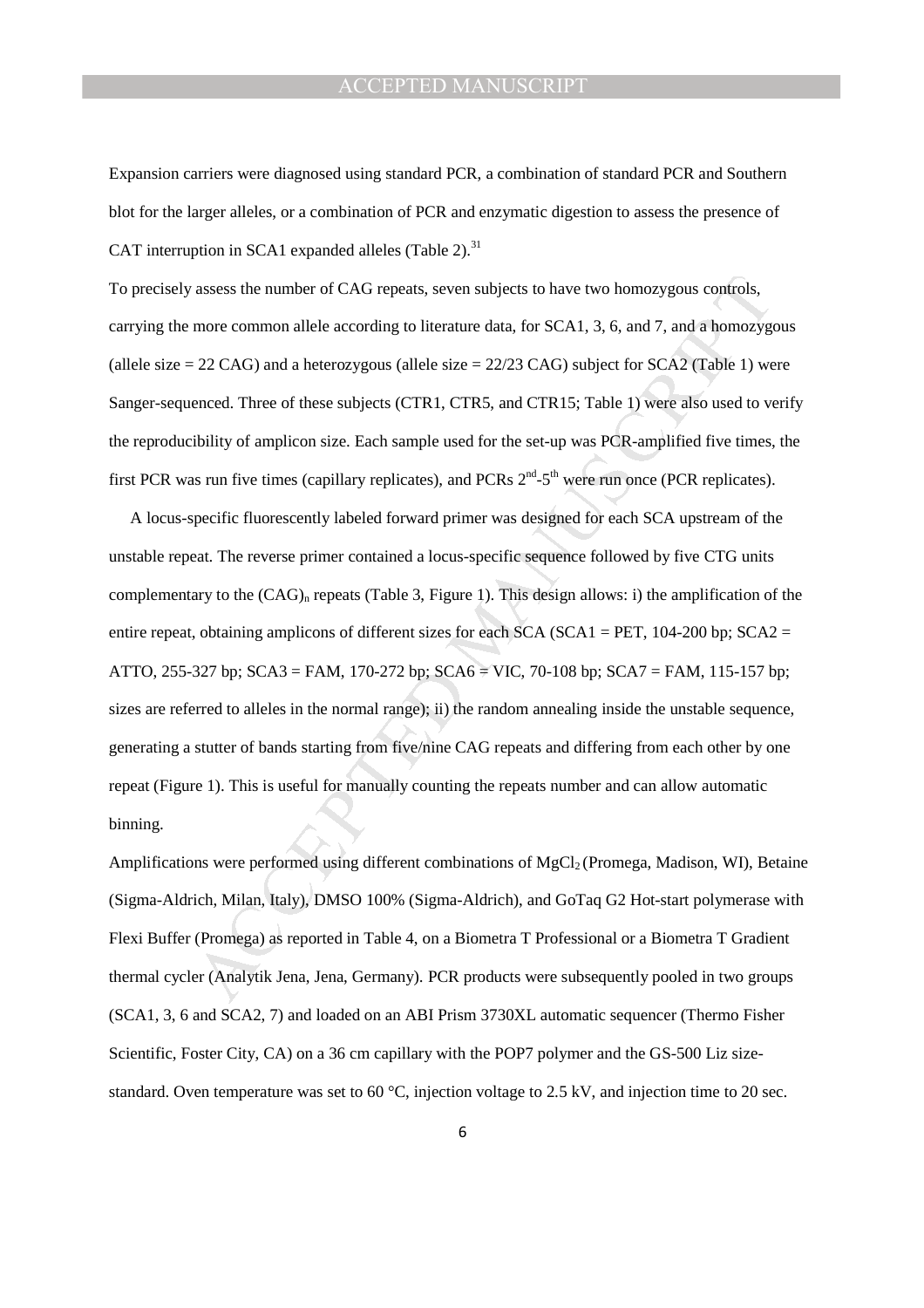The bioinformatics analysis was performed using the GeneMapper ver4.0 (Thermo Fisher Scientific) and GeneMarker ver.1.95 (Softgenetics, State College, PA) software by three independent operators.

#### **RESULTS**

male to set up a rapid technique for the diagnosis of the main SCAs associated with<br>ne expansions (SCA1-3, 6, and 7), was to minimize the number of PCR reactions, therm<br>thions, and capillary electrophoresis runs. Different The rationale to set up a rapid technique for the diagnosis of the main SCAs associated with polyglutamine expansions (SCA1-3, 6, and 7), was to minimize the number of PCR reactions, thermal cycling conditions, and capillary electrophoresis runs. Different combinations of commercially available reagents, and co-solvents commonly used to amplify CG-rich regions (eg, Betaine and DMSO) were tested. The optimal conditions and mix of reagents for each SCA are reported in Table 4 and 5 and in the *Materials and Methods*. As a final procedure, three different chemical protocols (SCA2 and SCA7 required specific concentrations of DMSO and  $MgCl<sub>2</sub>$  compared to SCA1, 3, and 6), and a single cycling condition were used to amplify all five SCAs.

To determine the exact number of repeats for each tested SCA, and have the standard profile of a homozygous subject, one homozygous genotype was selected for each SCA allele in the normal range. These SCA alleles were Sanger-sequenced to be used as calibrators in subsequent reactions. The size of the alleles was deduced from the number of peaks in the arrays as specified below. In both capillary electrophoresis and PCR replicates, the same allele migrated consistently, with a standard deviation  $\leq$ 0.41 base pair (Supplemental Table S1).

Then, 25 healthy controls and 33 expansion carriers were tested using this method. Electropherograms showed a series of discrete peaks: using the three calibrators, the first peak corresponded to five CAG repeats for SCA1, 2, 6, and 7, and to nine CAG repeats for SCA3 (Figure 2, 3). Each subsequent peak corresponded to an increment of one CAG repeat. The average distance between two consecutive peaks was ~2.9 bp, slightly smaller than the expected 3 bp (one CAG-repeat).

Peaks with the highest intensity corresponded to the size of the genotyped allele(s).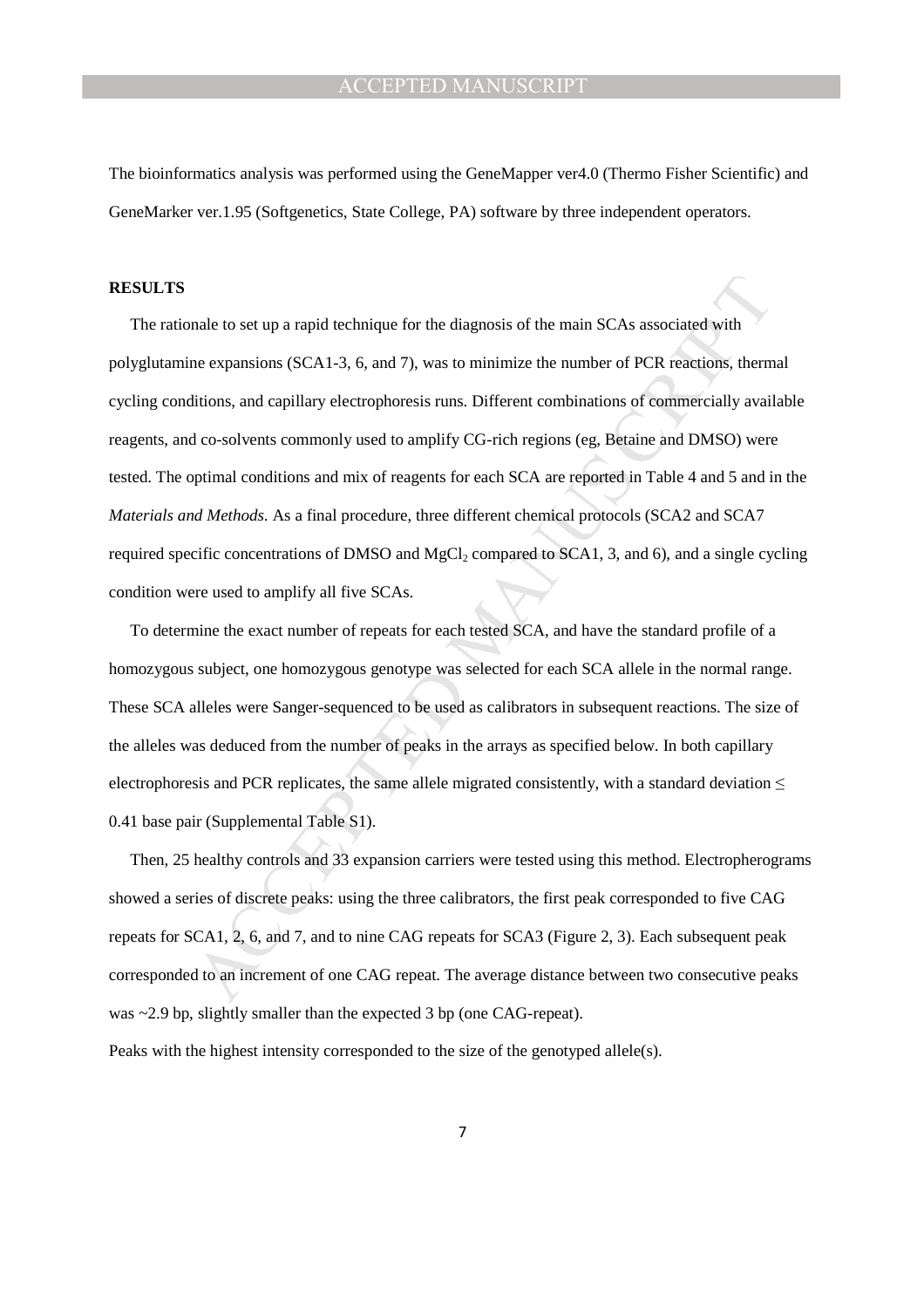A homozygous subject was always distinguishable from a heterozygous carrier of an expansion (Figures 2, 3). If the expansion was <~100 repeats, the second allele was detectable as a bell-shaped array of peaks for SCA1, 2, 3, and 7: the tallest peak within the bell was considered for allele-calling (Figure 3). In SCA6, the small size of the pathological expansion prevented the formation of the bell-shaped curve (Figure 3). The hallmark for large SCA2 and SCA7 expansions (>100 CAGs) was a slowly degrading array of peaks (Figure 3): the size of the larger allele could not be determined by our technique.

mall size of the pathological expansion prevented the formation of the bell-shaped curve<br>The hallmark for large SCA2 and SCA7 expansions (>100 CAGs) was a slowly degradint<br>of Figure 3): the size of the larger allele could Sizes detected by our method and the standard PCR technique in controls and expansion carriers were compared (Table 1 and 2). A systematic difference in SCA1 was found (-1 to -3 repeats). In these cases, the presence of CAT interruptions could be clearly determined as a gap in the array of peaks (Figure 2). In SCA2, the measure was concordant with the standard PCR (Table 1 and 2). A very large SCA2 expansion carrier (EXP11,  $\sim$ 200 CAG as estimated by Southern blot<sup>32</sup>) was recognizable by the descending array of peaks starting from the normal allele (Figure 3). The presence of a CAA-interrupted allele was always clearly detectable (Figure 2 and 3).

In SCA3, the standard PCR overestimated the CAG-repeat size of the smaller allele by one unit in 11 controls (Table 1). In the four expansion carriers, both the normal and the expanded allele were over- or underestimated by the standard PCR by 1-4 CAG (Table 2). Using the standard diagnostic technique, one out of four expanded alleles (EXP20, Table 2) fell out of the  $\pm$  3 tolerance recommended by the European Molecular Genetics Quality Network (EMQN) guidelines.

In SCA6, the standard PCR overestimated the CAG-repeat size by one unit in four out of 25 controls (Table 1). The sizing of expanded alleles using our technique was precise, as recommended by the EMQN guidelines  $(\pm 1 \text{ CAG})$ .

In SCA7, the standard PCR overestimated one control and one expanded allele by one CAG unit. (Table 2). The three large expansions (EXP31, 32, and 33) were estimated by Southern blot analysis <sup>33, 34</sup>, and were always recognizable with our technique because of the descending array of peaks starting from the normal allele (Figure 3).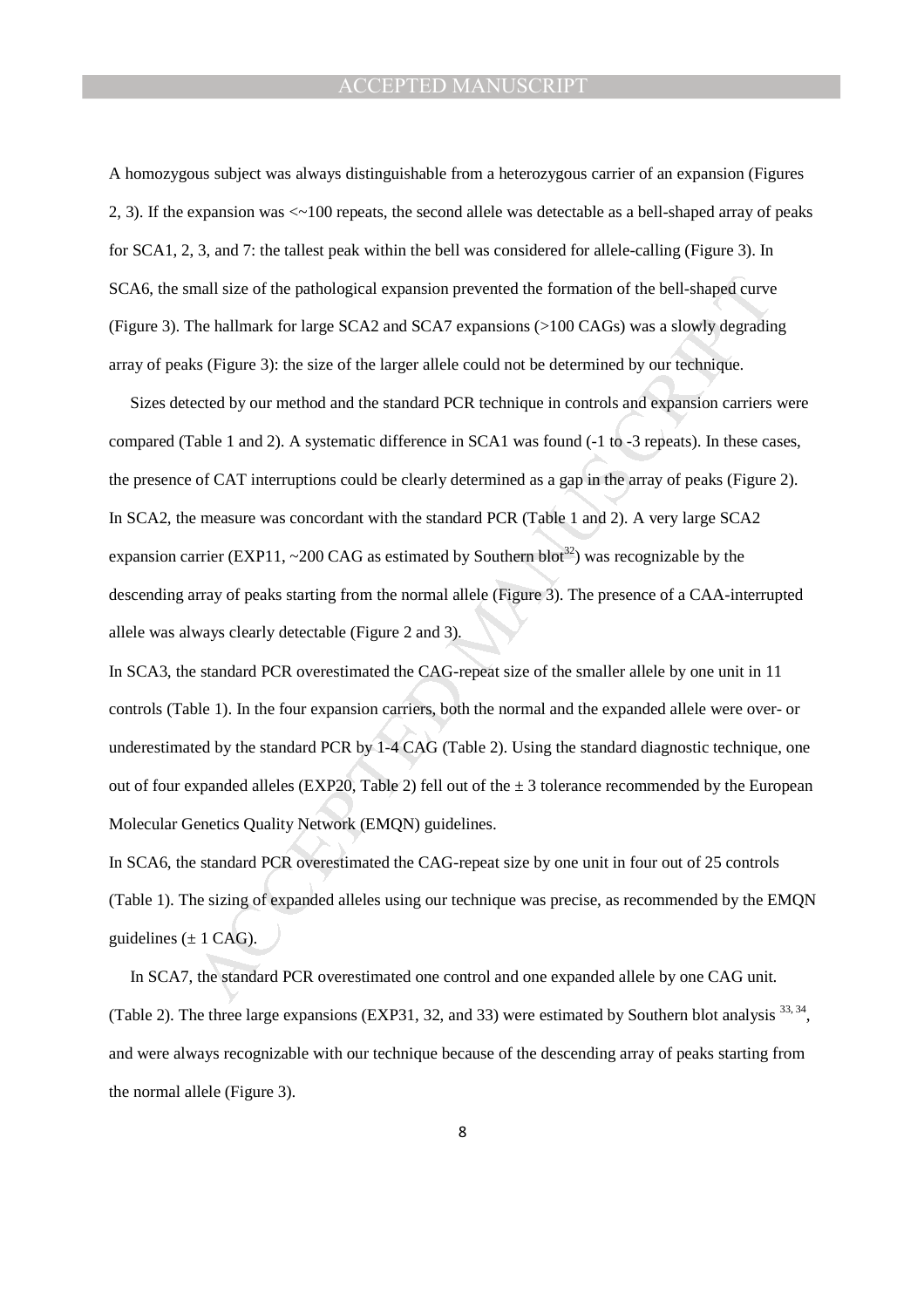#### **DISCUSSION**

ed tethering-PCR. To go beyond the standard PCR method and the STR-primed PCR<br>veloped in our laboratory for several triplet expansion disorders, <sup>30,35,36</sup> a SCA testing<br>simplemented, following the procedure described for Here, we describe a new method to determine the presence of pathogenic expanded SCA1-3, 6, and 7 alleles, named tethering-PCR. To go beyond the standard PCR method and the STR-primed PCR technique developed in our laboratory for several triplet expansion disorders,  $30, 35, 36$  a SCA testing protocol was implemented, following the procedure described for Huntington's disease.<sup>37</sup> In this protocol, a forward fluorescent-labeled primer was coupled with a reverse primer containing the last five CTG units of the polyglutamine encoding repeat followed by 15 to 16 bp of the gene-specific region. After the capillary run, an array of peaks was obtained and interpreted.

The test overcomes several limits of the standard diagnostic technique, which is performed amplifying the region containing the repeat with primers external to the CAG-tract and measuring the amplimer after capillary electrophoresis. Moreover, in the STR-primed PCR the reverse primer anneals in the repeat only, and a third primer, annealing on the reverse's tail, is required for the final amplification. Although this allows the formation of an array of stutter band, the normal alleles are not clearly distinguishable, a precise CAG-size counting is not possible, and interruptions in SCA1 and SCA2 are not visible.

The size of the alleles measured using the formula

 $[(amplicon size - "constant region")/3]$ 

is incorrect. Allele migration is influenced by the fluorochrome in the labeled primer, the type of capillary, the polymer, and the presence of the repeat itself. Thus, the "constant region" size needs to be corrected experimentally, running a known control sample validated by Sanger sequencing. Moreover, the sizing error increases with the number of repeats, as also shown for other triplet repeat disorders.<sup>36</sup> In this work, an average distance between two CAG-consecutive peaks of ~2.9 bp was calculated, instead of the expected 3 bp, causing an error in the measure of CAG-alleles that increases with their size. With this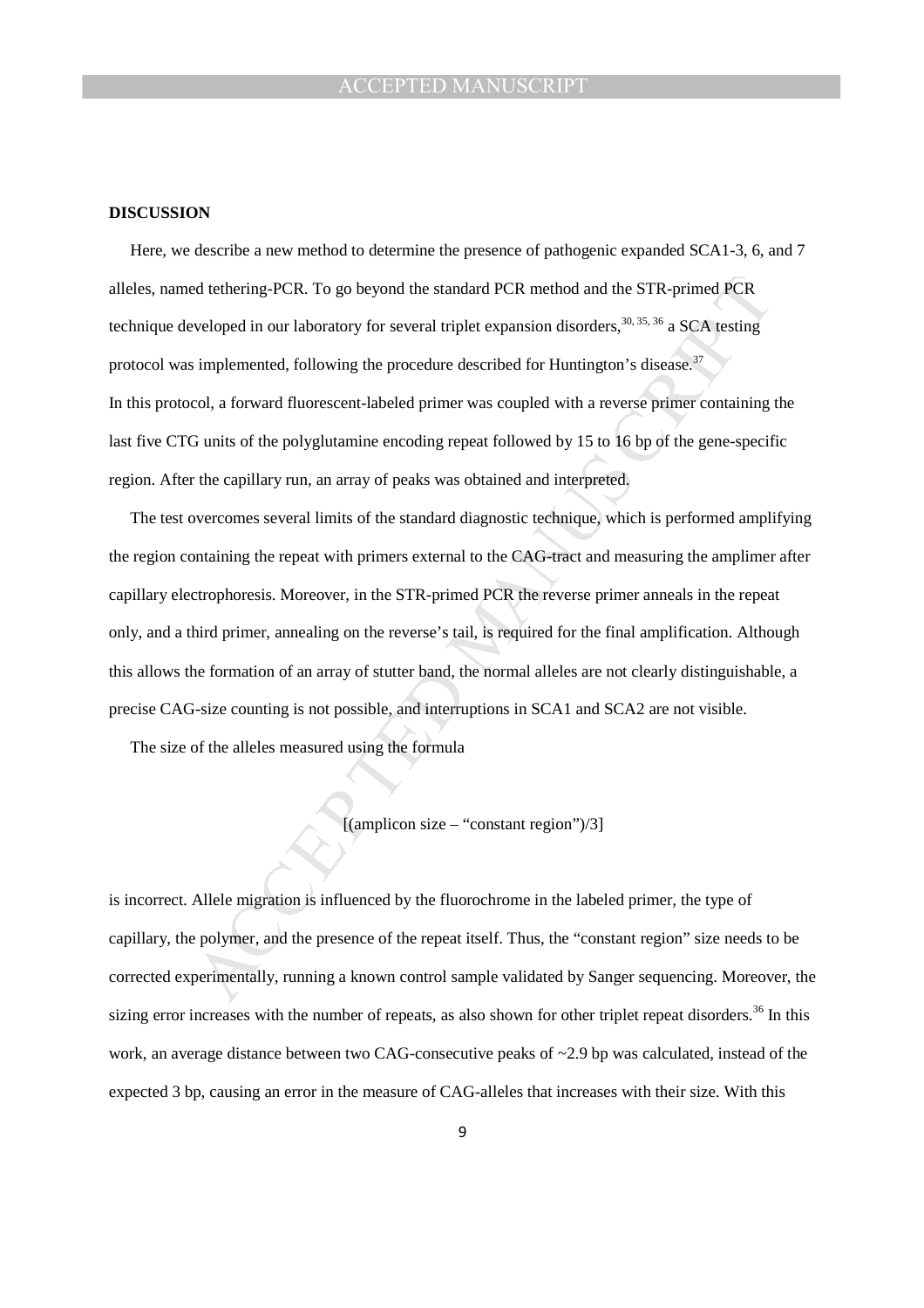method, allele sizing is performed counting the number of peaks, each corresponding to a CAG unit, starting from the first visible one. However, since SCA1 and SCA2 interrupted alleles contain traits in which the peaks are not visible, it would still be advisable to run a standard sample whose CAG-repeat number has been ascertained by Sanger sequencing, and/or to generate a sizing bin based on the carrier of an uninterrupted expansion allele, in which all peaks are visible. The first peak corresponded to five CAGs for SCA1, 2, 6, and 7, as was expected because the reverse primer contains five CTG units. For SCA3, the first peak corresponded to nine CAGs: this is because SCA3 polyglutamine trait starts with an "irregular" and interrupted CAGCAGCAAAAG sequence, encoding for the amino acids Glu-Glu-Glu-Lys and included in the count of CAG repeats <sup>38</sup>. The reverse primer is most likely unable to anneal because of the mismatches, skips these four units, and then anneals from the fifth to the ninth CAG, producing a first peak corresponding to nine CAG units (Supplemental Figure S1).

been ascertained by Sanger sequencing, and/or to generate a sizing bin based on the carred expansion allele, in which all peaks are visible. The first peak corresponded to five CA1, 2, 6, and 7, as was expected because the The standard technique cannot discriminate between homozygous alleles and an expansion carrier with a dropped-out allele. Indeed, standard PCR in triplet repeat disorders is unable to amplify large alleles due to technical limitations.<sup>36, 39-41</sup> Large alleles have been described in SCA2 neonatal and infantile-onset cases (230-500 CAG repeats),  $42-44$  and in SCA7 severe forms with onset in childhood and a rapid fatal course (55-460 CAG repeats).<sup>33, 45-49</sup> It is therefore mandatory to perform a second-level test (eg, Southern blot) when a homozygous genotype is found in infantile cases or in prenatal tests where one of the parents is a carrier. With this method, carriers of an expanded allele, the size of which falls out of the PCR sensitivity range, are clearly discernible from normal homozygous subjects because of the presence of a slowly descending array of peaks starting from the main one. This array is never found on a normal subject (Figures 2 and 3). In carriers of smaller expansions, the expanded allele is visible as a bellshaped array of peaks for SCA1-3, and 7. In SCA6, such an array does not form due to the small number of repeats even in pathologically expanded alleles and it is sufficient to count the number of peaks.

This method is able to clearly detect both SCA1 and SCA2 interruptions (Figure 2 and 3). In routine diagnostics, when a SCA1 allele between 36 to 44 CAG repeats is found, a second level test to determine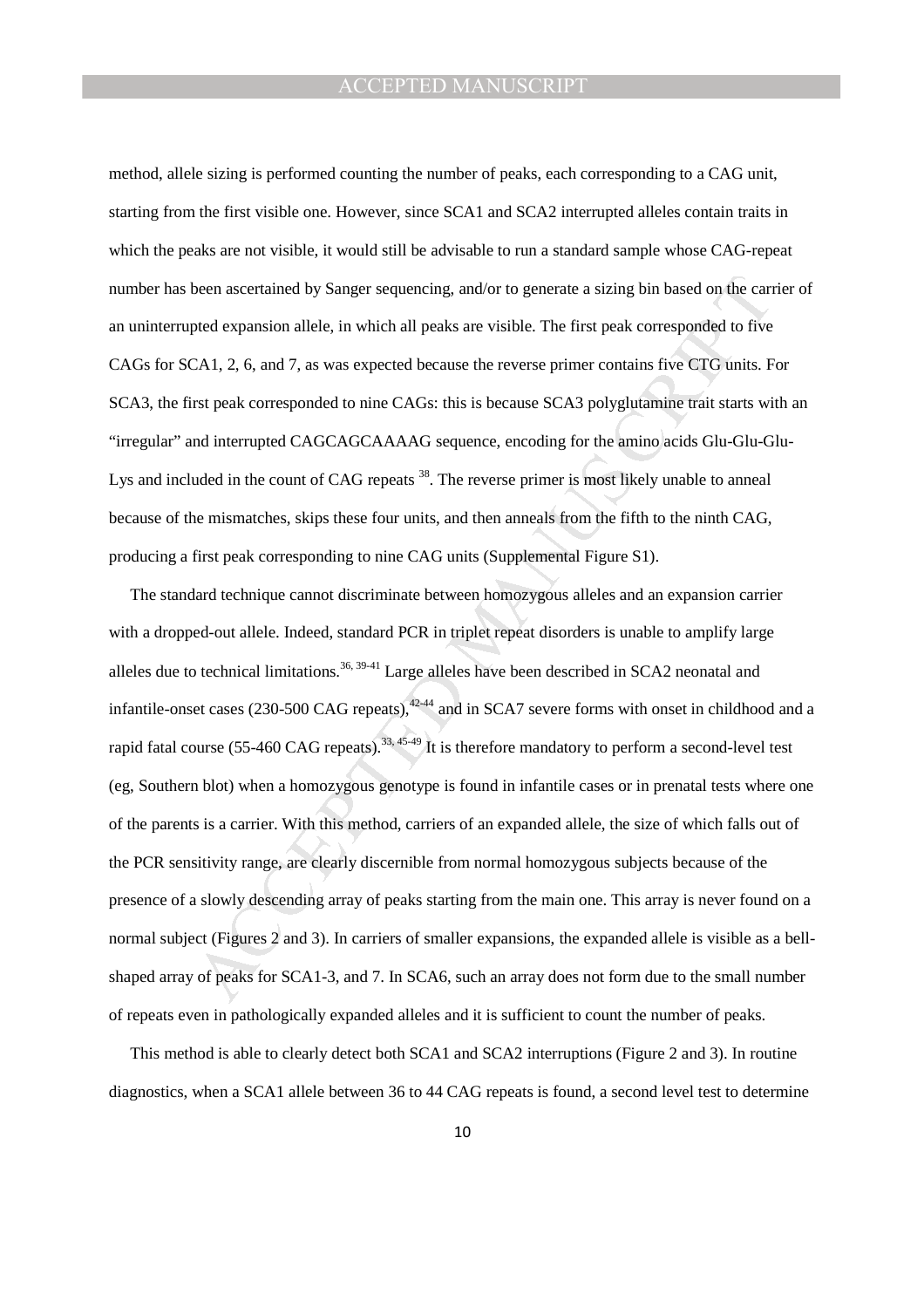the presence of CAT interruptions is used to discriminate if the allele is not associated with the disease (interrupted), is a mutable normal allele (36 to 38 non-interrupted CAGs), or is a full-penetrance allele (39 to 44 non-interrupted CAGs). Moreover, recent findings strongly suggest the association of SCA2 interrupted intermediate alleles with amyotrophic lateral sclerosis.

ntermediate alleles with amyotrophic lateral sclerosis.<br>
sion, the current diagnostic procedure for polyglutamine expanded SCAs is firme-consults<br>
distinct amplification protocols, PCR conditions, and capillary runs. Havin In conclusion, the current diagnostic procedure for polyglutamine expanded SCAs is time-consuming and requires distinct amplification protocols, PCR conditions, and capillary runs. Having the same thermal cycling protocol, our new method allows the simultaneous amplification of five SCAs on a single thermal cycler. Primer design allows two pooled runs for the capillary electrophoresis. These features lead to a simpler, cost-effective, and significantly faster SCA diagnostic protocol compared to the standard technique.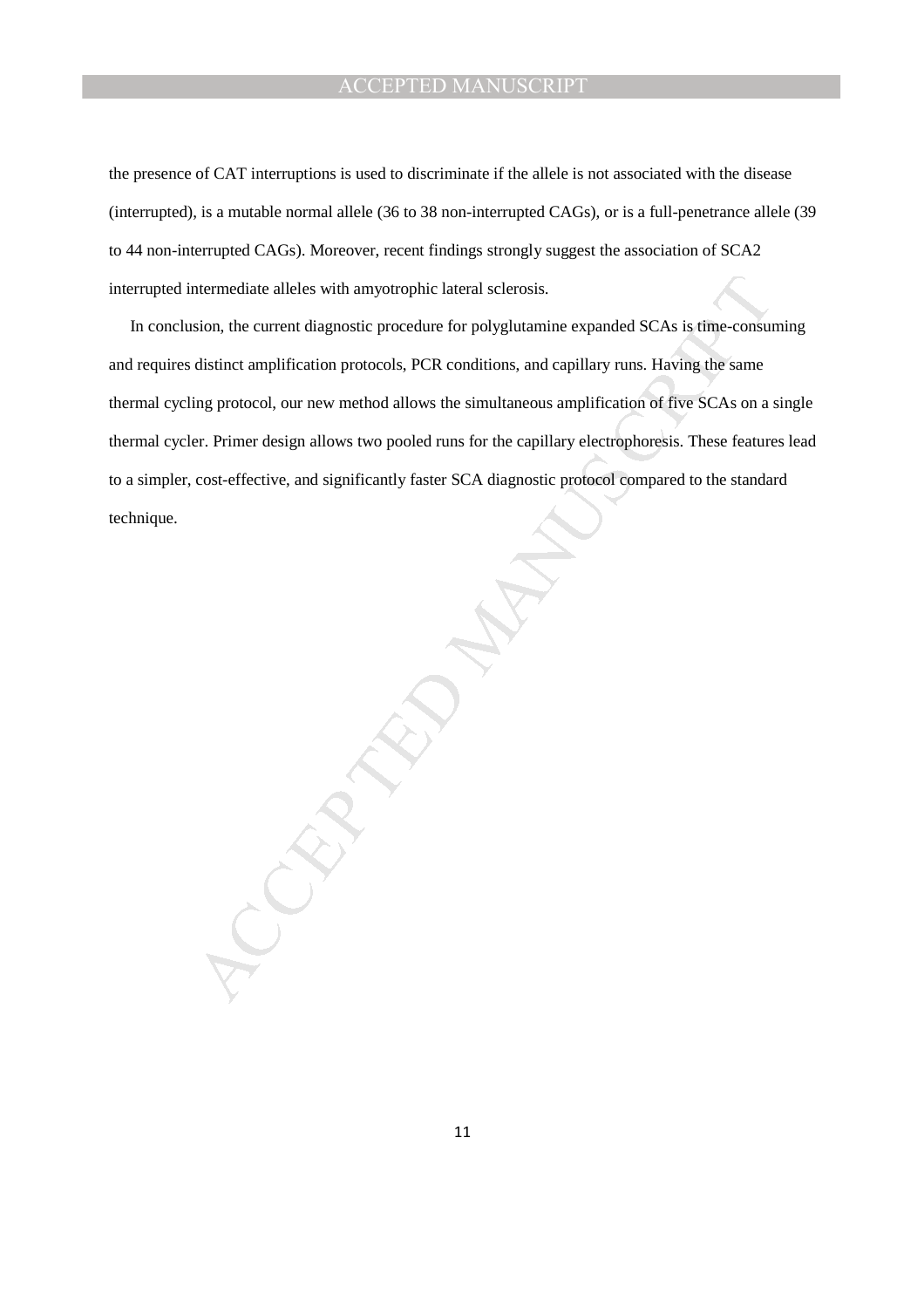#### **References**

- 1. Globas C, du Montcel ST, Baliko L, Boesch S, Depondt C, DiDonato S, Durr A, Filla A, Klockgether T, Mariotti C, Melegh B, Rakowicz M, Ribai P, Rola R, Schmitz-Hubsch T, Szymanski S, Timmann D, Van de Warrenburg BP, Bauer P, Schols L: Early symptoms in spinocerebellar ataxia type 1, 2, 3, and 6. Mov Disord 2008, 23:2232-2238
- 2. Harding AE, Muller DP, Thomas PK, Willison HJ: Spinocerebellar degeneration secondary to chronic intestinal malabsorption: a vitamin E deficiency syndrome. Ann Neurol 1982, 12:419-424
- 3. Rossi M, Perez-Lloret S, Doldan L, Cerquetti D, Balej J, Millar Vernetti P, Hawkes H, Cammarota A, Merello M: Autosomal dominant cerebellar ataxias: a systematic review of clinical features. Eur J Neurol 2014, 21:607-615
- 4. Vallat JM, Goizet C, Tazir M, Couratier P, Magy L, Mathis S: Classifications of neurogenetic diseases: An increasingly complex problem. Rev Neurol (Paris) 2016, 172:339-349
- 5. Schols L, Bauer P, Schmidt T, Schulte T, Riess O: Autosomal dominant cerebellar ataxias: clinical features, genetics, and pathogenesis. Lancet Neurol 2004, 3:291-304
- 6. Durr A: Autosomal dominant cerebellar ataxias: polyglutamine expansions and beyond. Lancet Neurol 2010, 9:885-894
- 7. Matilla-Duenas A, Ashizawa T, Brice A, Magri S, McFarland KN, Pandolfo M, Pulst SM, Riess O, Rubinsztein DC, Schmidt J, Schmidt T, Scoles DR, Stevanin G, Taroni F, Underwood BR, Sanchez I: Consensus paper: pathological mechanisms underlying neurodegeneration in spinocerebellar ataxias. Cerebellum 2014, 13:269-302
- 8. Coutelier M, Coarelli G, Monin ML, Konop J, Davoine CS, Tesson C, Valter R, Anheim M, Behin A, Castelnovo G, Charles P, David A, Ewenczyk C, Fradin M, Goizet C, Hannequin D, Labauge P, Riant F, Sarda P, Sznajer Y, Tison F, Ullmann U, Van Maldergem L, Mochel F, Brice A, Stevanin G, Durr A: A panel study on patients with dominant cerebellar ataxia highlights the frequency of channelopathies. Brain 2017, 140:1579-1594
- 9. Stevanin G, Durr A, Brice A: Clinical and molecular advances in autosomal dominant cerebellar ataxias: from genotype to phenotype and physiopathology. Eur J Hum Genet 2000, 8:4-18
- 10. Kraus-Perrotta C, Lagalwar S: Expansion, mosaicism and interruption: mechanisms of the CAG repeat mutation in spinocerebellar ataxia type 1. Cerebellum Ataxias 2016, 3:20
- 11. Charles P, Camuzat A, Benammar N, Sellal F, Destee A, Bonnet AM, Lesage S, Le Ber I, Stevanin G, Durr A, Brice A: Are interrupted SCA2 CAG repeat expansions responsible for parkinsonism? Neurology 2007, 69:1970-1975
- MANUSCRIPT ACCEPTED 12. Lattante S, Millecamps S, Stevanin G, Rivaud-Pechoux S, Moigneu C, Camuzat A, Da Barroca S, Mundwiller E, Couarch P, Salachas F, Hannequin D, Meininger V, Pasquier F, Seilhean D, Couratier P, Danel-Brunaud V, Bonnet AM, Tranchant C, LeGuern E, Brice A, Le Ber I, Kabashi E: Contribution of ATXN2 intermediary polyQ expansions in a spectrum of neurodegenerative disorders. Neurology 2014, 83:990-995
- 13. Sproviero W, Shatunov A, Stahl D, Shoai M, van Rheenen W, Jones AR, Al-Sarraj S, Andersen PM, Bonini NM, Conforti FL, Van Damme P, Daoud H, Del Mar Amador M, Fogh I, Forzan M, Gaastra B, Gellera C, Gitler AD, Hardy J, Fratta P, La Bella V, Le Ber I, Van Langenhove T, Lattante S, Lee YC, Malaspina A, Meininger V, Millecamps S, Orrell R, Rademakers R, Robberecht W, Rouleau G, Ross OA, Salachas F, Sidle K, Smith BN, Soong BW, Soraru G, Stevanin G, Kabashi E, Troakes C, van Broeckhoven C, Veldink JH, van den Berg LH, Shaw CE, Powell JF, Al-Chalabi A: ATXN2 trinucleotide repeat length correlates with risk of ALS. Neurobiol Aging 2017, 51:178 e171-178 e179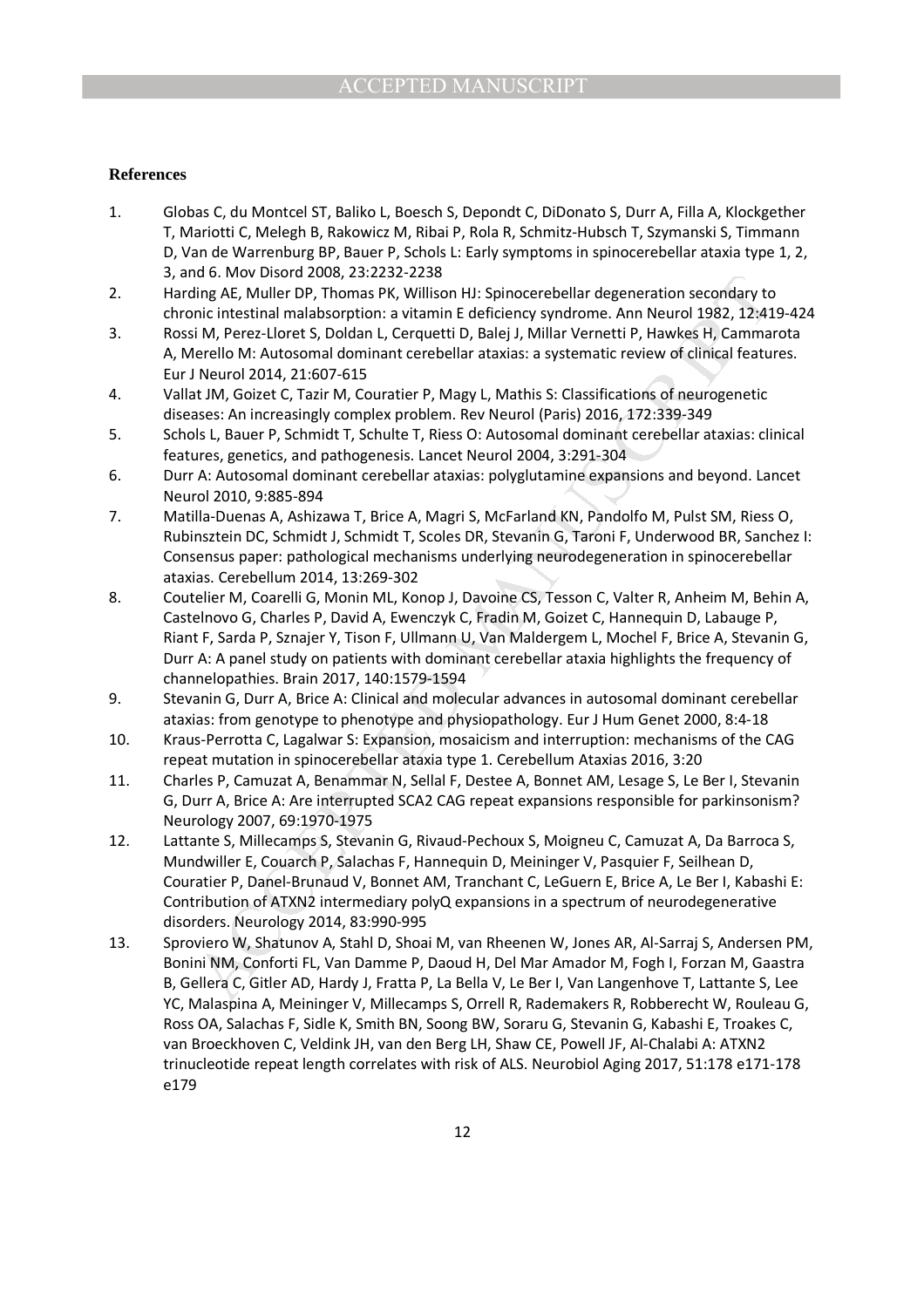- 14. Yu Z, Zhu Y, Chen-Plotkin AS, Clay-Falcone D, McCluskey L, Elman L, Kalb RG, Trojanowski JQ, Lee VM, Van Deerlin VM, Gitler AD, Bonini NM: PolyQ repeat expansions in ATXN2 associated with ALS are CAA interrupted repeats. PLoS One 2011, 6:e17951
- 15. Corrado L, Mazzini L, Oggioni GD, Luciano B, Godi M, Brusco A, D'Alfonso S: ATXN-2 CAG repeat expansions are interrupted in ALS patients. Hum Genet 2011, 130:575-580
- ig I, Aasiy 10, Anness G, itariam S, tiom M, tiene A, Carr, J. Chung S, Clarke C, Creasers I, May (1, An Ang C, Creasers) in 11, Lynch T, Micks A, Ba, Mok V, Jasin C, J. An Ang C, J. An Ang C, J. An Ang C, J. An Ang C, J. 16. Wang L, Aasly JO, Annesi G, Bardien S, Bozi M, Brice A, Carr J, Chung SJ, Clarke C, Crosiers D, Deutschlander A, Eckstein G, Farrer MJ, Goldwurm S, Garraux G, Hadjigeorgiou GM, Hicks AA, Hattori N, Klein C, Jeon B, Kim YJ, Lesage S, Lin JJ, Lynch T, Lichtner P, Lang AE, Mok V, Jasinska-Myga B, Mellick GD, Morrison KE, Opala G, Pihlstrom L, Pramstaller PP, Park SS, Quattrone A, Rogaeva E, Ross OA, Stefanis L, Stockton JD, Silburn PA, Theuns J, Tan EK, Tomiyama H, Toft M, Van Broeckhoven C, Uitti RJ, Wirdefeldt K, Wszolek Z, Xiromerisiou G, Yueh KC, Zhao Y, Gasser T, Maraganore DM, Kruger R, Sharma M: Large-scale assessment of polyglutamine repeat expansions in Parkinson disease. Neurology 2015, 85:1283-1292
- 17. Schols L, Amoiridis G, Buttner T, Przuntek H, Epplen JT, Riess O: Autosomal dominant cerebellar ataxia: phenotypic differences in genetically defined subtypes? Ann Neurol 1997, 42:924-932
- 18. Moseley ML, Benzow KA, Schut LJ, Bird TD, Gomez CM, Barkhaus PE, Blindauer KA, Labuda M, Pandolfo M, Koob MD, Ranum LP: Incidence of dominant spinocerebellar and Friedreich triplet repeats among 361 ataxia families. Neurology 1998, 51:1666-1671
- 19. Saleem Q, Choudhry S, Mukerji M, Bashyam L, Padma MV, Chakravarthy A, Maheshwari MC, Jain S, Brahmachari SK: Molecular analysis of autosomal dominant hereditary ataxias in the Indian population: high frequency of SCA2 and evidence for a common founder mutation. Hum Genet 2000, 106:179-187
- 20. Storey E, du Sart D, Shaw JH, Lorentzos P, Kelly L, McKinley Gardner RJ, Forrest SM, Biros I, Nicholson GA: Frequency of spinocerebellar ataxia types 1, 2, 3, 6, and 7 in Australian patients with spinocerebellar ataxia. Am J Med Genet 2000, 95:351-357
- 21. Tang B, Liu C, Shen L, Dai H, Pan Q, Jing L, Ouyang S, Xia J: Frequency of SCA1, SCA2, SCA3/MJD, SCA6, SCA7, and DRPLA CAG trinucleotide repeat expansion in patients with hereditary spinocerebellar ataxia from Chinese kindreds. Arch Neurol 2000, 57:540-544
- 22. Maruyama H, Izumi Y, Morino H, Oda M, Toji H, Nakamura S, Kawakami H: Difference in diseasefree survival curve and regional distribution according to subtype of spinocerebellar ataxia: a study of 1,286 Japanese patients. Am J Med Genet 2002, 114:578-583
- 23. Silveira I, Miranda C, Guimaraes L, Moreira MC, Alonso I, Mendonca P, Ferro A, Pinto-Basto J, Coelho J, Ferreirinha F, Poirier J, Parreira E, Vale J, Januario C, Barbot C, Tuna A, Barros J, Koide R, Tsuji S, Holmes SE, Margolis RL, Jardim L, Pandolfo M, Coutinho P, Sequeiros J: Trinucleotide repeats in 202 families with ataxia: a small expanded (CAG)n allele at the SCA17 locus. Arch Neurol 2002, 59:623-629
- 24. van de Warrenburg BP, Sinke RJ, Verschuuren-Bemelmans CC, Scheffer H, Brunt ER, Ippel PF, Maat-Kievit JA, Dooijes D, Notermans NC, Lindhout D, Knoers NV, Kremer HP: Spinocerebellar ataxias in the Netherlands: prevalence and age at onset variance analysis. Neurology 2002, 58:702-708
- 25. Shimizu Y, Yoshida K, Okano T, Ohara S, Hashimoto T, Fukushima Y, Ikeda S: Regional features of autosomal-dominant cerebellar ataxia in Nagano: clinical and molecular genetic analysis of 86 families. J Hum Genet 2004, 49:610-616
- 26. Zortea M, Armani M, Pastorello E, Nunez GF, Lombardi S, Tonello S, Rigoni MT, Zuliani L, Mostacciuolo ML, Gellera C, Di Donato S, Trevisan CP: Prevalence of inherited ataxias in the province of Padua, Italy. Neuroepidemiology 2004, 23:275-280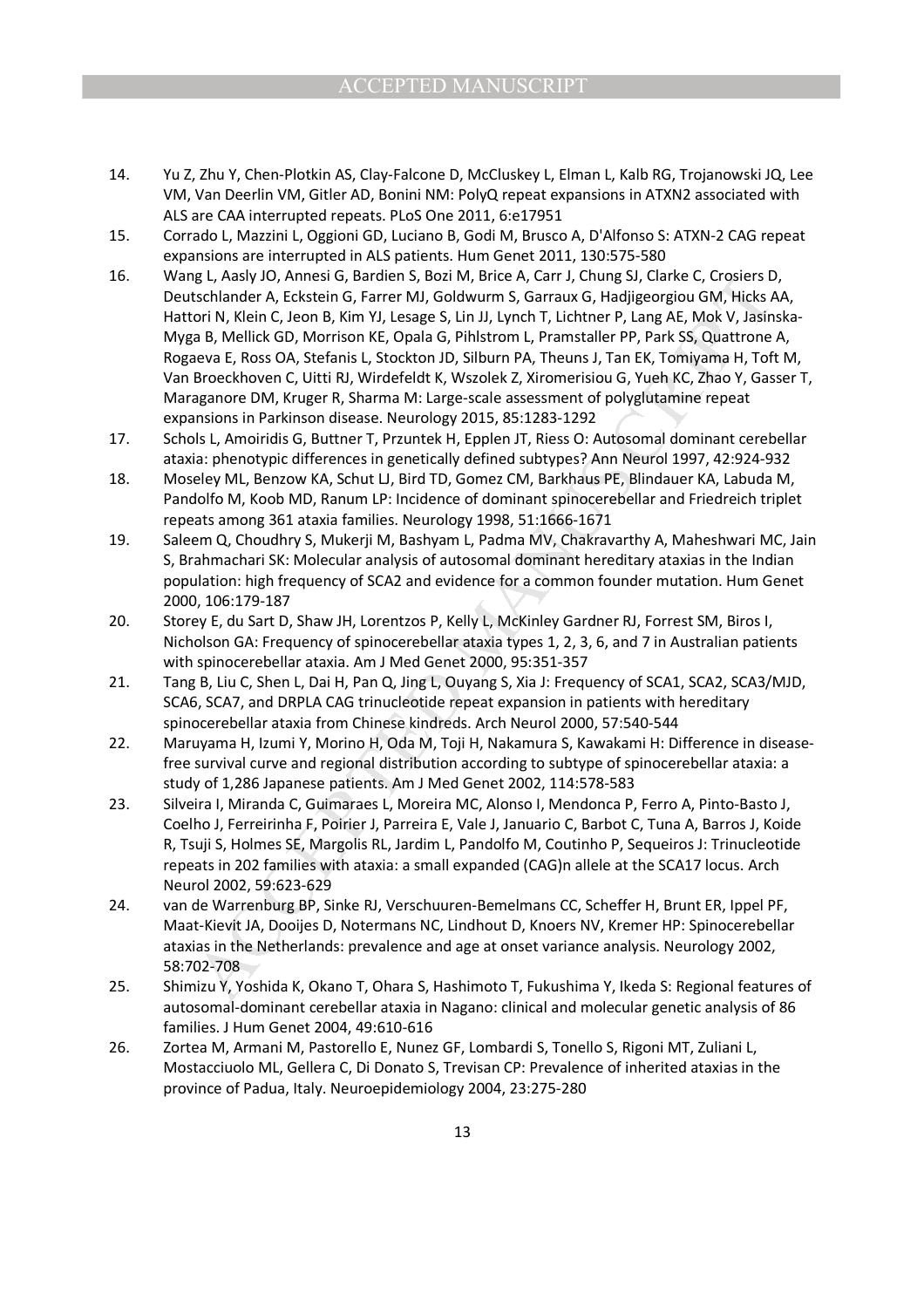- 27. Jiang M, Jin CL, Lin CK, Qiu GR, Liu ZL, Wang CX, Sun KL: [Analysis and application of SCA1 and SCA3/MJD gene CAG repeats in Han population in Northeastern China]. Zhonghua Yi Xue Yi Chuan Xue Za Zhi 2004, 21:83-85
- 28. Brusco A, Gellera C, Cagnoli C, Saluto A, Castucci A, Michielotto C, Fetoni V, Mariotti C, Migone N, Di Donato S, Taroni F: Molecular genetics of hereditary spinocerebellar ataxia: mutation analysis of spinocerebellar ataxia genes and CAG/CTG repeat expansion detection in 225 Italian families. Arch Neurol 2004, 61:727-733
- ysis of spinocerebellar ataxia genes and CAG/CTG repeat expansion detection in 225 lts<br>illes. Arch Neurol 2004, 61:727-733<br>neiros J, Martindale J, Seneca 5, Giunti P, Kamarainen 0, Volpini V, Weirich H, Christofode<br>Izizk, 29. Sequeiros J, Martindale J, Seneca S, Giunti P, Kamarainen O, Volpini V, Weirich H, Christodoulou K, Bazak N, Sinke R, Sulek-Piatkowska A, Garcia-Planells J, Davis M, Frontali M, Hamalainen P, Wieczorek S, Zuhlke C, Saraiva-Pereira ML, Warner J, Leguern E, Thonney F, Quintans Castro B, Jonasson J, Storm K, Andersson A, Ravani A, Correia L, Silveira I, Alonso I, Martins C, Pinto Basto J, Coutinho P, Perdigao A, Barton D, Davis M, European Molecular Quality Genetics N: EMQN Best Practice Guidelines for molecular genetic testing of SCAs. Eur J Hum Genet 2010, 18:1173- 1176
- 30. Cagnoli C, Stevanin G, Michielotto C, Gerbino Promis G, Brussino A, Pappi P, Durr A, Dragone E, Viemont M, Gellera C, Brice A, Migone N, Brusco A: Large pathogenic expansions in the SCA2 and SCA7 genes can be detected by fluorescent repeat-primed polymerase chain reaction assay. J Mol Diagn 2006, 8:128-132
- 31. Koefoed P, Nielsen JE, Hasholt L, Jensen PKA, Fenger K, Sorensen SA: The molecular diagnosis of spinocerebellar ataxia type 1 in patients with ataxia. Eur J Neurol 1997, 4:586-592
- 32. Mao R, Aylsworth AS, Potter N, Wilson WG, Breningstall G, Wick MJ, Babovic-Vuksanovic D, Nance M, Patterson MC, Gomez CM, Snow K: Childhood-onset ataxia: testing for large CAGrepeats in SCA2 and SCA7. Am J Med Genet 2002, 110:338-345
- 33. Benton CS, de Silva R, Rutledge SL, Bohlega S, Ashizawa T, Zoghbi HY: Molecular and clinical studies in SCA-7 define a broad clinical spectrum and the infantile phenotype. Neurology 1998, 51:1081-1086
- 34. Stevanin G, Giunti P, Belal GD, Durr A, Ruberg M, Wood N, Brice A: De novo expansion of intermediate alleles in spinocerebellar ataxia 7. Hum Mol Genet 1998, 7:1809-1813
- 35. Cagnoli C, Michielotto C, Matsuura T, Ashizawa T, Margolis RL, Holmes SE, Gellera C, Migone N, Brusco A: Detection of large pathogenic expansions in FRDA1, SCA10, and SCA12 genes using a simple fluorescent repeat-primed PCR assay. J Mol Diagn 2004, 6:96-100
- 36. Saluto A, Brussino A, Tassone F, Arduino C, Cagnoli C, Pappi P, Hagerman P, Migone N, Brusco A: An enhanced polymerase chain reaction assay to detect pre- and full mutation alleles of the fragile X mental retardation 1 gene. J Mol Diagn 2005, 7:605-612
- 37. Jama M, Millson A, Miller CE, Lyon E: Triplet repeat primed PCR simplifies testing for Huntington disease. J Mol Diagn 2013, 15:255-262
- 38. Adam MP AH, Pagon RA, et al., editors: Spinocerebellar Ataxia Type 3. GeneReviews 1993-2017, Seattle (WA): University of Washington, Seattle:
- 39. Warner JP, Barron LH, Goudie D, Kelly K, Dow D, Fitzpatrick DR, Brock DJ: A general method for the detection of large CAG repeat expansions by fluorescent PCR. J Med Genet 1996, 33:1022- 1026
- 40. Matsuura T, Ashizawa T: Spinocerebellar ataxia type 10: a disease caused by a large ATTCT repeat expansion. Adv Exp Med Biol 2002, 516:79-97
- 41. Day JW, Ricker K, Jacobsen JF, Rasmussen LJ, Dick KA, Kress W, Schneider C, Koch MC, Beilman GJ, Harrison AR, Dalton JC, Ranum LP: Myotonic dystrophy type 2: molecular, diagnostic and clinical spectrum. Neurology 2003, 60:657-664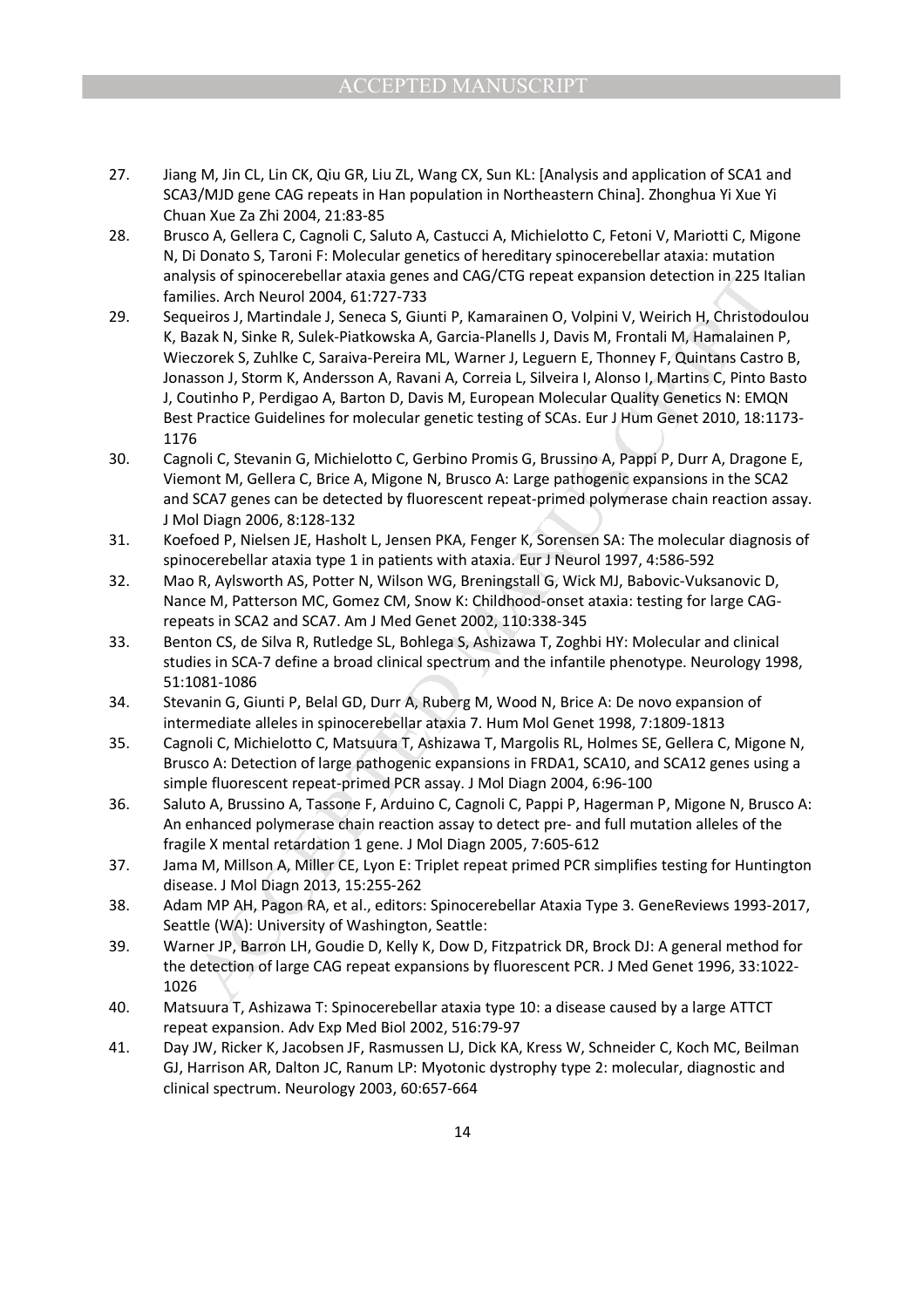- 42. Cancel G, Durr A, Didierjean O, Imbert G, Burk K, Lezin A, Belal S, Benomar A, Abada-Bendib M, Vial C, Guimaraes J, Chneiweiss H, Stevanin G, Yvert G, Abbas N, Saudou F, Lebre AS, Yahyaoui M, Hentati F, Vernant JC, Klockgether T, Mandel JL, Agid Y, Brice A: Molecular and clinical correlations in spinocerebellar ataxia 2: a study of 32 families. Hum Mol Genet 1997, 6:709-715
- 43. Riess O, Laccone FA, Gispert S, Schols L, Zuhlke C, Vieira-Saecker AM, Herlt S, Wessel K, Epplen JT, Weber BH, Kreuz F, Chahrokh-Zadeh S, Meindl A, Lunkes A, Aguiar J, Macek M, Jr., Krebsova A, Macek M, Sr., Burk K, Tinschert S, Schreyer I, Pulst SM, Auburger G: SCA2 trinucleotide expansion in German SCA patients. Neurogenetics 1997, 1:59-64
- 44. Moretti P, Blazo M, Garcia L, Armstrong D, Lewis RA, Roa B, Scaglia F: Spinocerebellar ataxia type 2 (SCA2) presenting with ophthalmoplegia and developmental delay in infancy. Am J Med Genet A 2004, 124:392-396
- 45. Martin J, Van Regemorter N, Del-Favero J, Lofgren A, Van Broeckhoven C: Spinocerebellar ataxia type 7 (SCA7) - correlations between phenotype and genotype in one large Belgian family. J Neurol Sci 1999, 168:37-46
- Weber BH, Kreuz F, Chaincokn-Zaden S, Memdl A, Lunkes A, Aguar J, Macek Whate, My J, Kreek M, SF, Eurk K, Tinschert 5, Schreyer I, Pulst SM, Auburger G: SCA2 trinuclebtide<br>hacek M, Sr., Burk K, Tinschert S, Schreyer I, Pul 46. David G, Durr A, Stevanin G, Cancel G, Abbas N, Benomar A, Belal S, Lebre AS, Abada-Bendib M, Grid D, Holmberg M, Yahyaoui M, Hentati F, Chkili T, Agid Y, Brice A: Molecular and clinical correlations in autosomal dominant cerebellar ataxia with progressive macular dystrophy (SCA7). Hum Mol Genet 1998, 7:165-170
- 47. van de Warrenburg BP, Frenken CW, Ausems MG, Kleefstra T, Sinke RJ, Knoers NV, Kremer HP: Striking anticipation in spinocerebellar ataxia type 7: the infantile phenotype. J Neurol 2001, 248:911-914
- 48. Ansorge O, Giunti P, Michalik A, Van Broeckhoven C, Harding B, Wood N, Scaravilli F: Ataxin-7 aggregation and ubiquitination in infantile SCA7 with 180 CAG repeats. Ann Neurol 2004, 56:448-452
- 49. Johansson J, Forsgren L, Sandgren O, Brice A, Holmgren G, Holmberg M: Expanded CAG repeats in Swedish spinocerebellar ataxia type 7 (SCA7) patients: effect of CAG repeat length on the clinical manifestation. Hum Mol Genet 1998, 7:171-176

15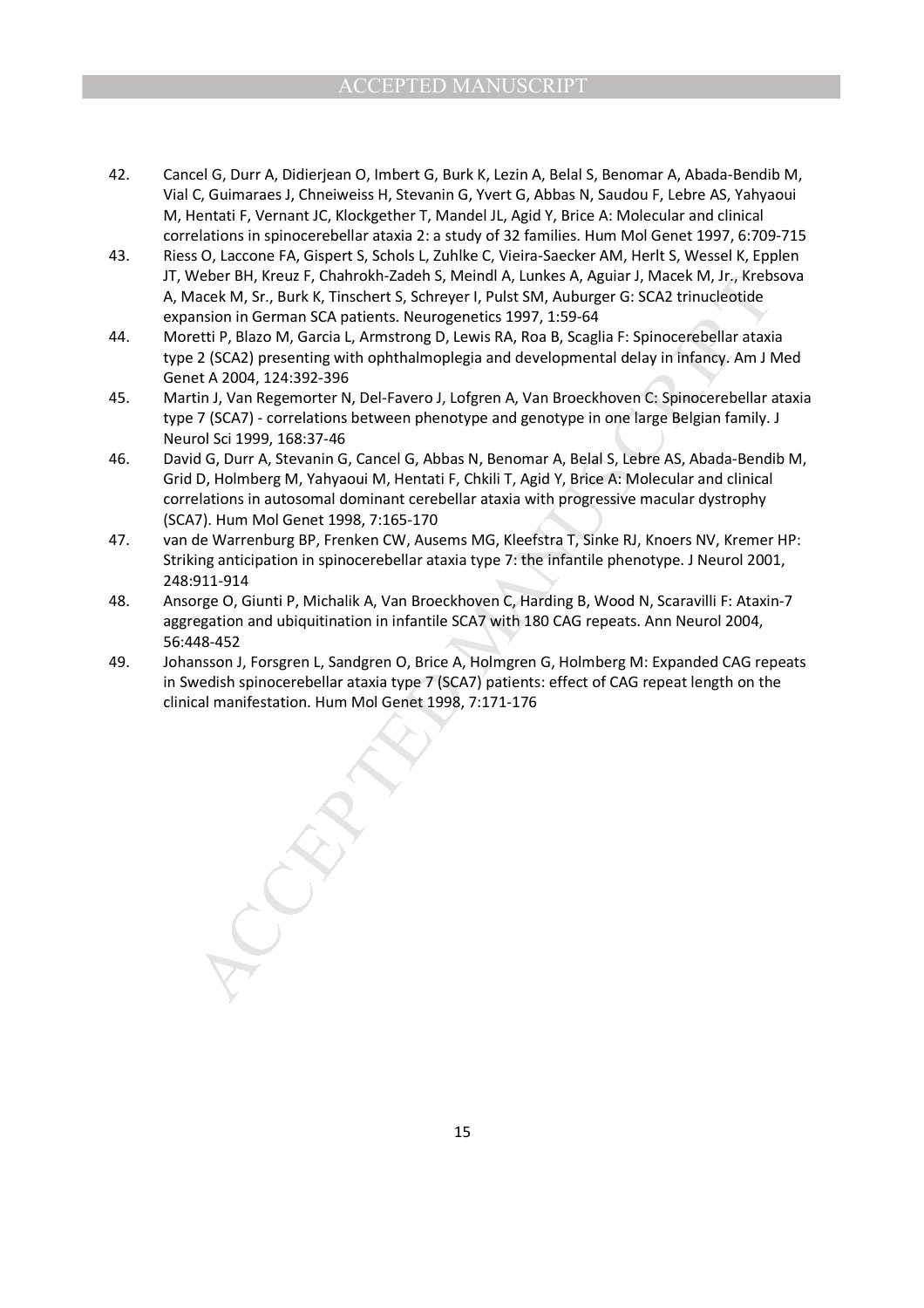#### **FIGURE LEGENDS**

**Figure 1.** Schematic of the proposed PCR procedure. An ideal heterozygous subject, carrying 11 and 12 CAG repeats (small rectangular bars), is represented. The forward primer (F), marked with a fluorochrome (green), is designed to anneal upstream of the repeat. The reverse primer (R) anneals partly on the repeat, and partly downstream. Given this particular design, it can amplify the whole repeat (upper part) generating two main peaks (heterozygous subject), and, at the same time, it can anneal inside the repeat giving rise to a discrete number of stutter bands with a 3 bp interval (lower part). The electropherogram shows two main peaks (11 and 12 CAG repeats from left to right) preceded by an array of smaller peaks starting from five CAG repeats.

e (green), is designed to anneal upstream of the repeat. The reverse primer (R) anneals p, and partly downstream. Given this particular design, it can amplify the whole repeat (ing two main peaks (heterozygous subject), an **Figure 2.** The electropherograms of one homozygous and one heterozygous normal subject for each SCA tested are reported. Homozygous subjects' alleles were also sized by Sanger sequencing. Each panel contains the subject code (see also Tables 1 and 2), the allele size (expressed as number of CAG repeats), and the main peak(s) size. SCA1: peaks start from  $104 \pm 1$  bp, corresponding to 5-CAG repeats; SCA2: peaks start from 255  $\pm$ 1 bp, corresponding to 5-CAG repeats; SCA3: peaks start from 170  $\pm$  1 bp, corresponding to 9-CAG repeats; SCA6: peaks start from  $70 \pm 1$  bp, corresponding to 5-CAG repeats; SCA7: peaks start from 115  $\pm$ 1 bp, corresponding to 5-CAG repeats. Main peaks are marked by a black arrowhead. The size of the first peak is reported only in left panels. The order reflects the two different pools prepared before capillary electrophoresis (SCA1, 3, 6 and SCA2, 7). For SCA1 and SCA2 homozygous subjects, a zoomed panel shows the tract in which peaks are absent because of the presence of CAT and CAA interruption, respectively.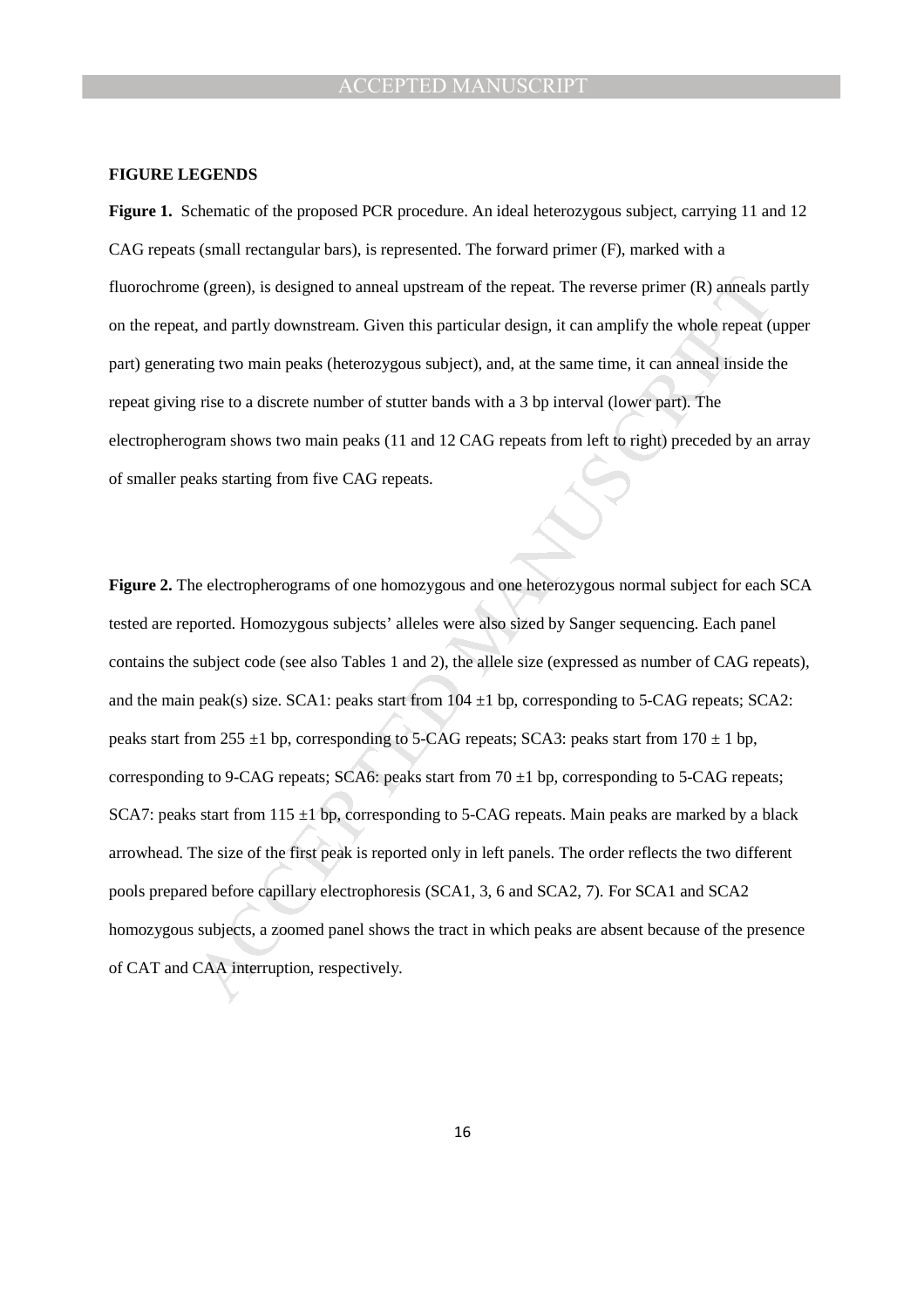thereas the expanded allele is not visible. A zoomed panel shows a slowly descending and<br>allmark of the presence of an expanded allele. Each panel contains the subject code (see<br>2), the alleles size (expressed as number of **Figure 3.** On the left, electropherograms of one expansion carrier for each SCA tested are reported. A black arrowhead indicates the main peak and the peak corresponding to the expanded allele. On the right, two subjects carrying large SCA2 and SCA7 expansions are reported. A black arrowhead indicates the main peak whereas the expanded allele is not visible. A zoomed panel shows a slowly descending array of peaks, the hallmark of the presence of an expanded allele. Each panel contains the subject code (see also Tables 1 and 2), the alleles size (expressed as number of CAG repeats), and peak size. The order reflects the two different pools prepared before capillary electrophoresis (SCA1, 3, 6 and SCA2, 7).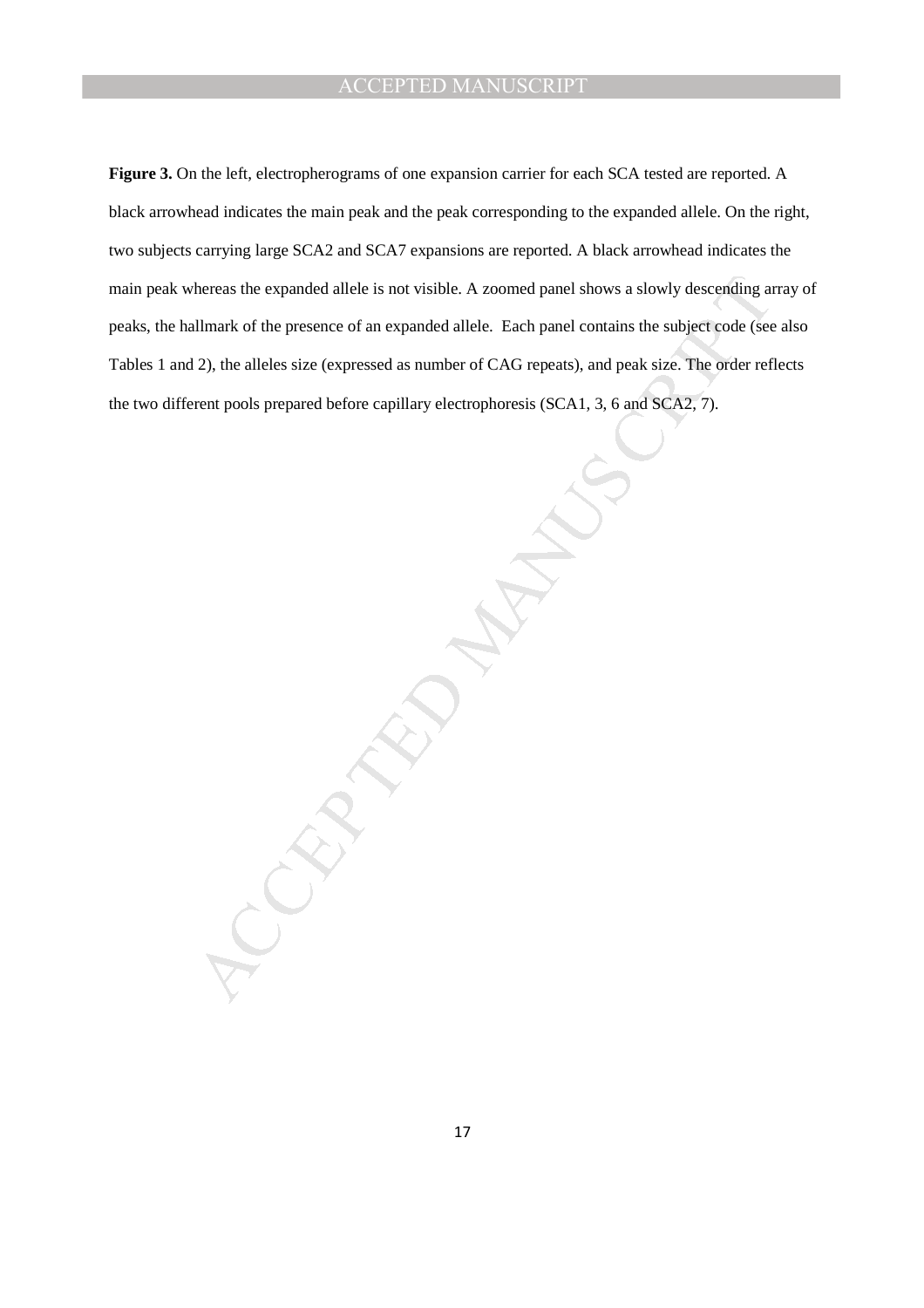| <b>CTR</b>       |                                                 | SCA1                                                |       | SCA <sub>2</sub> |                | SCA3                                                                                                                                                                                                                                                                                                                                                                                                                                                                                              |                | SCA6     | SCA7  |       |
|------------------|-------------------------------------------------|-----------------------------------------------------|-------|------------------|----------------|---------------------------------------------------------------------------------------------------------------------------------------------------------------------------------------------------------------------------------------------------------------------------------------------------------------------------------------------------------------------------------------------------------------------------------------------------------------------------------------------------|----------------|----------|-------|-------|
|                  | $\overline{S}$                                  | $\mathbf T$                                         | S     | T                | $\overline{S}$ | T                                                                                                                                                                                                                                                                                                                                                                                                                                                                                                 | $\overline{S}$ | T        | S     | T     |
|                  | $\overline{28}/29$                              | 29/30                                               | 22/22 | $=$              | 18/26          | $=$                                                                                                                                                                                                                                                                                                                                                                                                                                                                                               | 13/13          | 13/13    | 10/10 | 10/10 |
| $\frac{1}{2}$    | 28/29                                           | 29/30                                               | 22/22 | $=$              | 21/21          | $=$                                                                                                                                                                                                                                                                                                                                                                                                                                                                                               | 12/13          | $=$      | 10/10 | $=$   |
| 3                | 29/29*                                          | $30/30*$                                            | 22/22 | $=$              | 18/19          | $=$                                                                                                                                                                                                                                                                                                                                                                                                                                                                                               | 11/11          | 11/11    | 10/10 | $=$   |
| $\overline{4}$   | 28/30                                           | 29/31                                               | 22/22 | 22/22            | 13/21          | 12/21                                                                                                                                                                                                                                                                                                                                                                                                                                                                                             | 13/13          | $=$      | 10/10 | $=$   |
| $\frac{5}{6}$    | 28/28*                                          | 29/29*                                              | 22/22 | $=$              | 21/21          | 21/21                                                                                                                                                                                                                                                                                                                                                                                                                                                                                             | 11/12          | ≠        | 10/10 | $=$   |
|                  | 28/32                                           | 29/33                                               | 22/22 | $=$              | 13/25          | 12/25                                                                                                                                                                                                                                                                                                                                                                                                                                                                                             | 4/11           | $\equiv$ | 10/10 | $=$   |
| $\boldsymbol{7}$ | 28/30                                           | 29/31                                               | 22/22 | $=$              | 17/20          | $=$                                                                                                                                                                                                                                                                                                                                                                                                                                                                                               | 713            | $=$      | 10/10 | $=$   |
| $8\,$            | 29/32                                           | 30/33                                               | 22/22 | $=$              | 13/22          | 12/21                                                                                                                                                                                                                                                                                                                                                                                                                                                                                             | 7/12           | $=$      | 9/12  | $=$   |
| 9                | 28/30                                           | 29/31                                               | 22/22 | $=$              | 13/18          | 12/18                                                                                                                                                                                                                                                                                                                                                                                                                                                                                             | 11/13          | $=$      | 11/12 | 10/12 |
| 10               | 28/31                                           | 29/32                                               | 22/23 | $=$              | 19/25          | $\equiv$                                                                                                                                                                                                                                                                                                                                                                                                                                                                                          | 7/11           | $=$      | 10/14 | $=$   |
| 11               | 29/29                                           | 30/30                                               | 22/22 | $=$              | $13/13*$       | $12/12*$                                                                                                                                                                                                                                                                                                                                                                                                                                                                                          | 11/13          | $=$      | 10/10 | $=$   |
| 12               | 28/31                                           | 29/32                                               | 22/22 | $=$              | 13/21          | 12/21                                                                                                                                                                                                                                                                                                                                                                                                                                                                                             | 12/13          | $=$      | 10/13 | $=$   |
| 13               | 29/29                                           | 30/30                                               | 22/22 | $=$              | 19/21          | $=$                                                                                                                                                                                                                                                                                                                                                                                                                                                                                               | 7/13           | $=$      | 10/12 | $=$   |
| 14               | 28/29                                           | 29/30                                               | 22/23 | $=$              | 19/22          | $\equiv$                                                                                                                                                                                                                                                                                                                                                                                                                                                                                          | 7/11           | $=$      | 10/10 | $=$   |
| 15               | 28/29                                           | 29/30                                               | 22/23 | 22/23            | 13/20          | 12/20                                                                                                                                                                                                                                                                                                                                                                                                                                                                                             | 11/12          | $=$      | 10/12 | $=$   |
| 16               | 28/28                                           | 29/29                                               | 22/22 | $=$              | 13/21          | 12/21                                                                                                                                                                                                                                                                                                                                                                                                                                                                                             | 9/10           | 10/11    | 10/13 | $=$   |
| 17               | 28/29                                           | 29/30                                               | 22/22 | $=$              | 21/25          | ≒                                                                                                                                                                                                                                                                                                                                                                                                                                                                                                 | 13/13          | $=$      | 10/12 | $=$   |
| 18               | 28/32                                           | 29/33                                               | 22/22 | $=$              | 18/21          |                                                                                                                                                                                                                                                                                                                                                                                                                                                                                                   | 7/11           | $=$      | 10/10 | $=$   |
| 19               | 29/31                                           | 30/32                                               | 22/22 | $=$              | 13/22          | 12/22                                                                                                                                                                                                                                                                                                                                                                                                                                                                                             | 10/12          | 11/13    | 10/13 | $=$   |
| 20               | 30/31                                           | 31/32                                               | 22/22 | $=$              | 15/21          | 14/21                                                                                                                                                                                                                                                                                                                                                                                                                                                                                             | 10/11          | 11/12    | 10/12 | $=$   |
| 21               | 28/31                                           | 29/32                                               | 22/22 | $=$              | 21/24          | $=$                                                                                                                                                                                                                                                                                                                                                                                                                                                                                               | 4/13           | $=$      | 12/12 | 12/12 |
| $22\,$           | 26/29                                           | 27/30                                               | 22/22 | $=$              | 19/21          | $=$                                                                                                                                                                                                                                                                                                                                                                                                                                                                                               | 12/12          | $=$      | 10/12 | $=$   |
| 23               | 28/31                                           | 29/32                                               | 22/22 |                  | 13/19          | 12/19                                                                                                                                                                                                                                                                                                                                                                                                                                                                                             | 10/12          | 11/12    | 10/10 | $=$   |
| 24               | 28/29                                           | 29/30                                               | 22/22 | $\overline{A}$   | 21/25          | $=$                                                                                                                                                                                                                                                                                                                                                                                                                                                                                               | 12/13          | $=$      | 10/10 | $=$   |
| 25               | 28/29                                           | 29/30                                               | 22/22 | $=$              | 13/13          | 12/12                                                                                                                                                                                                                                                                                                                                                                                                                                                                                             | 7/13           | $=$      | 10/10 | $=$   |
| sequencing.      | concordant are in bold.<br>tPCR were identical. | $S = sPCR$ (standard PCR); $T = tPCR$ (tether PCR). |       |                  |                | Allele sizes are expressed as CAG-repeat number. Subjects used to set-up the technique are<br>underlined. Alleles sequenced for SCA2, SCA3, SCA6, and SCA7 for which sPCR and tPCR were<br>*sequenced alleles for which sPCR and tPCR were discordant (SCA1, CTR3 and CTR5, and SCA3,<br>CTR11): in all three cases sPCR under- or over-estimated the number of repeats measured by Sanger<br>Values in "T" columns are indicated with an equal sign $(=)$ when the measures obtained by sPCR and |                |          |       |       |

**Table 1. Controls (CTR) analyzed for each SCA.**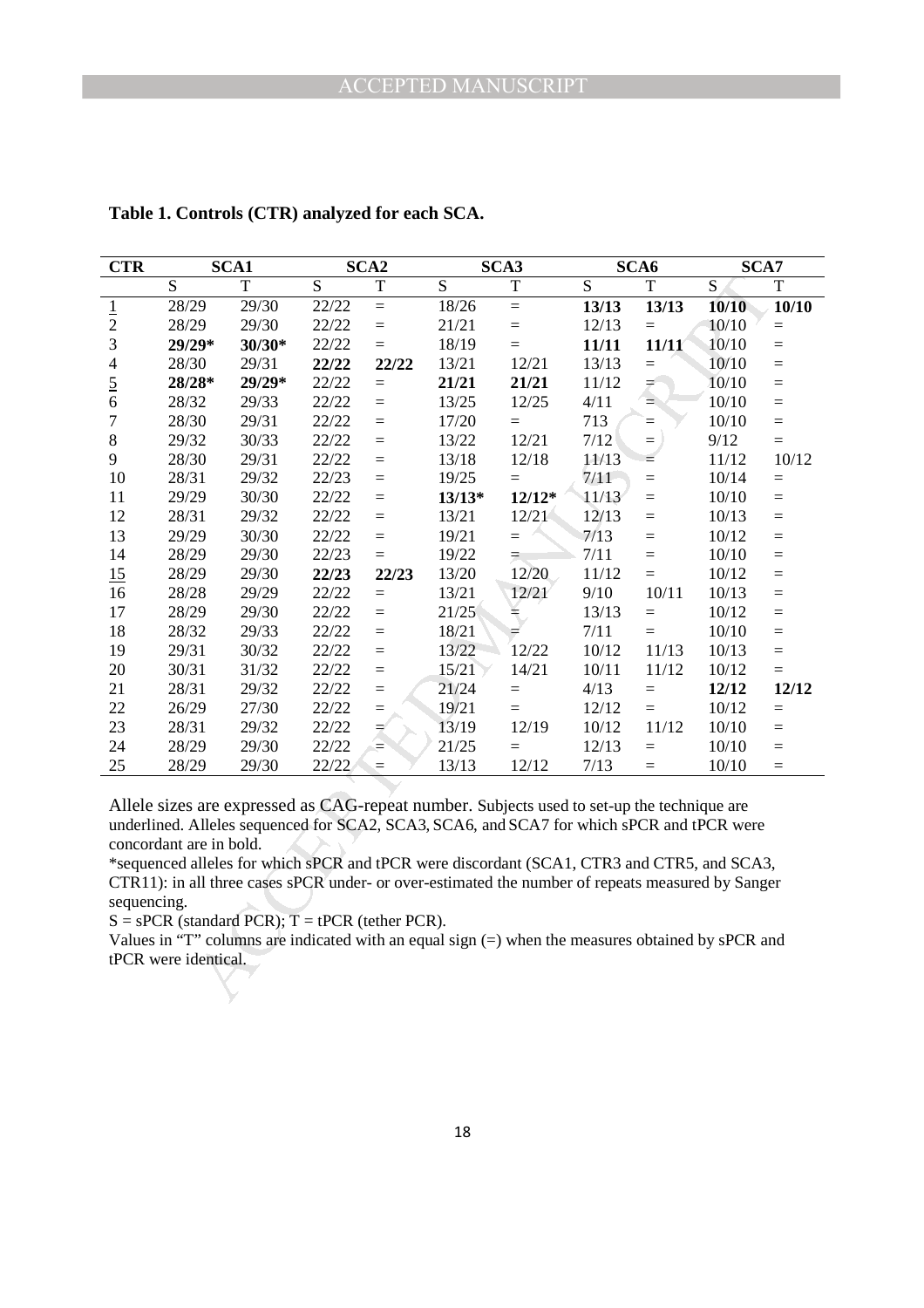| SCA1<br>SCA <sub>2</sub>                                                                       | 1<br>$\overline{c}$<br>3<br>$\overline{4}$<br>5<br>6<br>7<br>8<br>9<br>10<br>11<br>12<br>13<br>14<br>15 | 28/56<br>29/42<br>29/48<br>35/53<br>31/36<br>28/34<br>31/56<br>31/51<br>29/44<br>22/36<br>23/200<br>$\overline{a}$ | 29/58<br>30/44<br>30/50<br>36/55<br>$=$<br>29/37<br>30/57<br>30/51<br>28/44<br>$=$<br>22/41 |
|------------------------------------------------------------------------------------------------|---------------------------------------------------------------------------------------------------------|--------------------------------------------------------------------------------------------------------------------|---------------------------------------------------------------------------------------------|
|                                                                                                |                                                                                                         |                                                                                                                    |                                                                                             |
|                                                                                                |                                                                                                         |                                                                                                                    |                                                                                             |
|                                                                                                |                                                                                                         |                                                                                                                    |                                                                                             |
|                                                                                                |                                                                                                         |                                                                                                                    |                                                                                             |
|                                                                                                |                                                                                                         |                                                                                                                    |                                                                                             |
|                                                                                                |                                                                                                         |                                                                                                                    |                                                                                             |
|                                                                                                |                                                                                                         |                                                                                                                    |                                                                                             |
|                                                                                                |                                                                                                         |                                                                                                                    |                                                                                             |
|                                                                                                |                                                                                                         |                                                                                                                    |                                                                                             |
|                                                                                                |                                                                                                         |                                                                                                                    |                                                                                             |
|                                                                                                |                                                                                                         |                                                                                                                    |                                                                                             |
|                                                                                                |                                                                                                         |                                                                                                                    |                                                                                             |
|                                                                                                |                                                                                                         |                                                                                                                    | 22/36                                                                                       |
|                                                                                                |                                                                                                         | 22/45                                                                                                              | $=$                                                                                         |
|                                                                                                |                                                                                                         | 22/36                                                                                                              | $=$                                                                                         |
|                                                                                                | 16                                                                                                      | 22/33                                                                                                              | $=$                                                                                         |
|                                                                                                | 17                                                                                                      | 22/36                                                                                                              | $=$                                                                                         |
| SCA3                                                                                           | 18                                                                                                      | 22/67                                                                                                              | 23/70                                                                                       |
|                                                                                                | 19                                                                                                      | 25/70                                                                                                              | 24/71                                                                                       |
|                                                                                                | 20                                                                                                      | 24/74                                                                                                              | 20/70                                                                                       |
|                                                                                                | 21                                                                                                      | 29/65                                                                                                              | 28/66                                                                                       |
| SCA6                                                                                           | $22\,$                                                                                                  | 11/23                                                                                                              | $=$                                                                                         |
|                                                                                                | 23                                                                                                      | 11/23                                                                                                              |                                                                                             |
|                                                                                                | 24                                                                                                      | 11/23                                                                                                              | $=$                                                                                         |
|                                                                                                | 25                                                                                                      | 13/23                                                                                                              | $=$                                                                                         |
|                                                                                                | 26                                                                                                      | 13/22                                                                                                              |                                                                                             |
|                                                                                                | 27                                                                                                      | 13/24                                                                                                              | $=$                                                                                         |
| SCA7                                                                                           | 28<br>29                                                                                                | $\overline{a}$                                                                                                     | 12/34                                                                                       |
|                                                                                                | 30                                                                                                      | 10/44                                                                                                              | $=$                                                                                         |
|                                                                                                | 31                                                                                                      | 10/41<br>$10/-86$                                                                                                  | 10/40<br>10/90                                                                              |
|                                                                                                | 32                                                                                                      | $12/-140^*$                                                                                                        | 12/>100                                                                                     |
|                                                                                                | 33                                                                                                      | $12/\sim81$ <sup>*</sup>                                                                                           | 12/85                                                                                       |
|                                                                                                |                                                                                                         |                                                                                                                    |                                                                                             |
| Equal sign $(=)$ indicates when the measures obtained by standard and tether were identical. A |                                                                                                         | * Estimated by Southern blot analysis.<br>Allele sizes are expressed as CAG-repeat number.                         |                                                                                             |

## **Table 2. Expansion carriers (EXP) analyzed for each SCA.**

Equal sign (=) indicates when the measures obtained by standard and tether were identical. A dash (-) indicates that the subject was not analyzed by standard PCR.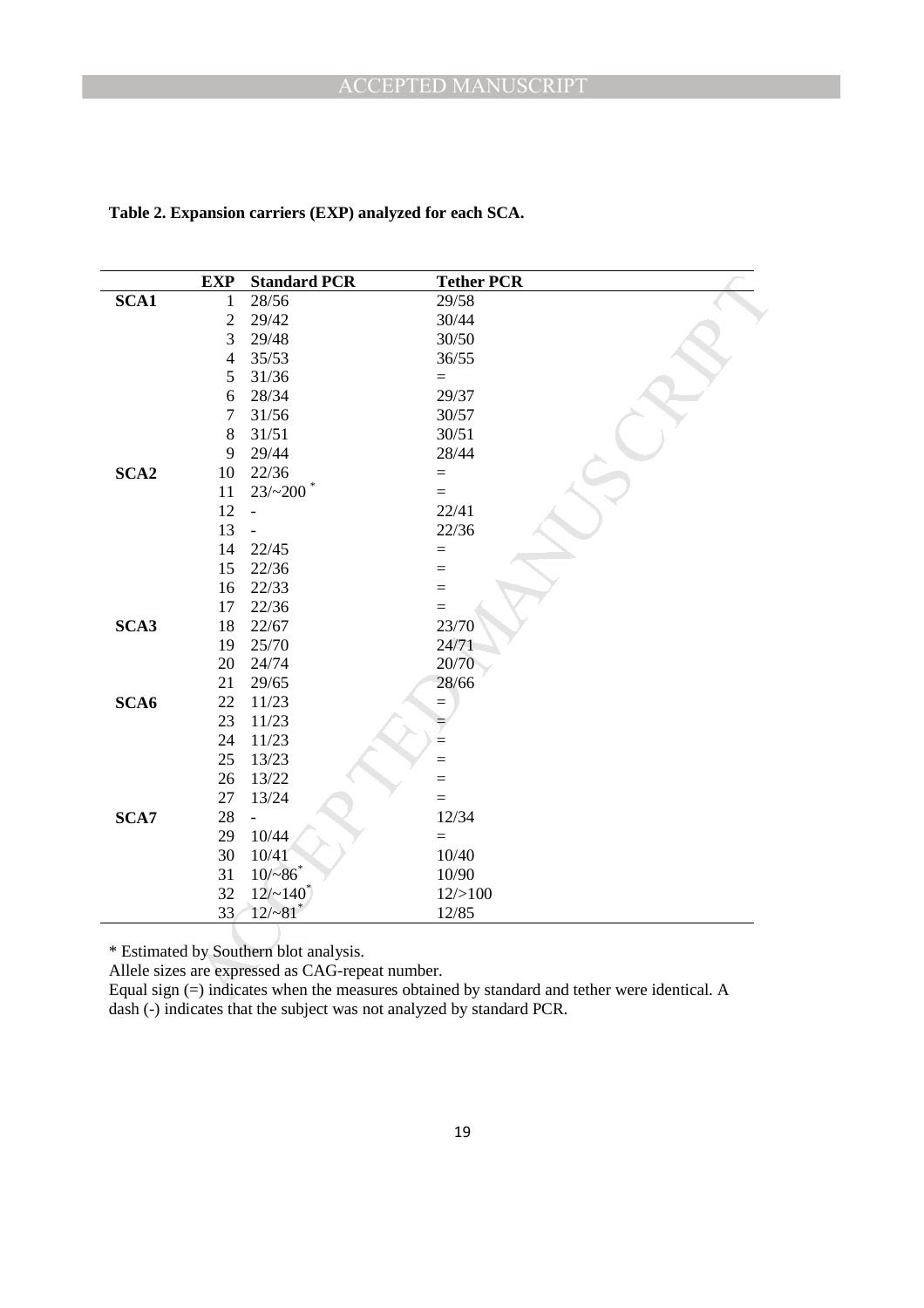**Table 3. Primer sequences.**

| <b>GENE</b> | <b>FORWARD</b>                     | <b>REVERSE</b>                        |
|-------------|------------------------------------|---------------------------------------|
| SCAI        | 5'-PET-TTTGCTGGAGGCCTATTCCACTCT-3' | 5'-GAGCCCTGCTGAGGTGCTGCTGCTGCTGCTG-3' |
| SCA2        | 5'-ATTO-TTTCGGCGGCTCCTTGGTCTC-3'   | 5'-AGCCGCGGGCGGCGGCTGCTGCTGCTGCTG-3'  |
| SCA3        | 5'-FAM-AGTCCAGTGACTACTTTGATTCG-3'  | 5'-GTCCTGATAGGTCCCCCTGCTGCTGCTGCTG-3' |
| SCA6        | 5'-VIC-TTTTTCCCCTGTGATCCGTAAGG-3'  | 5'-CGGCCTGGCCACCGCCTGCTGCTGCTGCTG-3'  |
| SCA7        | 5'-FAM-TTTGAAAGAATGTCGGAGCGGG-3'   | 5'-CTGCGGAGGCGGCGGCTGCTGCTGCTGCTG-3'  |
|             |                                    |                                       |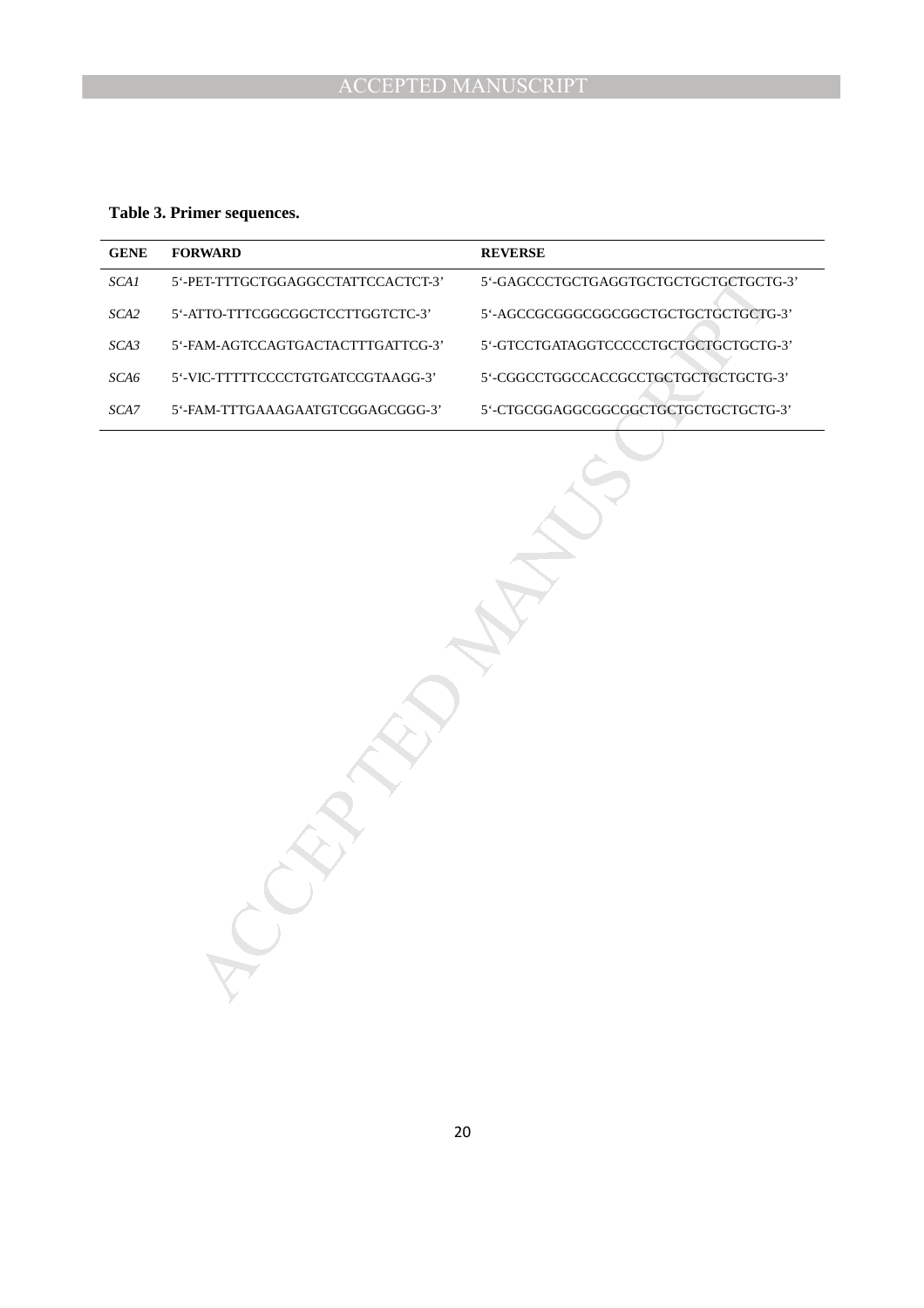**Table 4. PCR Reagents.**

|                             |            | Quantity $(\mu L)$ |            |
|-----------------------------|------------|--------------------|------------|
| Reagent                     | SCA1, 3, 6 | SCA <sub>2</sub>   | SCA7       |
| $d{\rm NTPs}$ $2.5{\rm mM}$ | $1.8\,$    | $1.8\,$            | $1.8\,$    |
| MgCl <sub>2</sub> 25mM      | $1.8\,$    | $1.8\,$            | $1.1\,$    |
| Buffer $5\mathrm{X}$        | 5.0        | $5.0\,$            | $5.0\,$    |
| Betaine 5M                  | $7.5$      | $7.5\,$            | $7.5\,$    |
| GoTaq 5u/µl                 | 0.1        | $0.1\,$            | 0.1        |
| Primer F 10uM               | $1.0\,$    | $1.0\,$            | $1.0\,$    |
| Primer R $10$ uM            | $1.0\,$    | $1.0\,$            | 1.0        |
| DMSO 100%                   |            | $1.3\,$            | 1.3        |
| $\rm DNA$                   | 50-200 ng  | 50-200 ng          | 50-200 ng  |
| $H_2O$                      | up to 25µL | up to 25µL         | up to 25µL |
|                             |            |                    |            |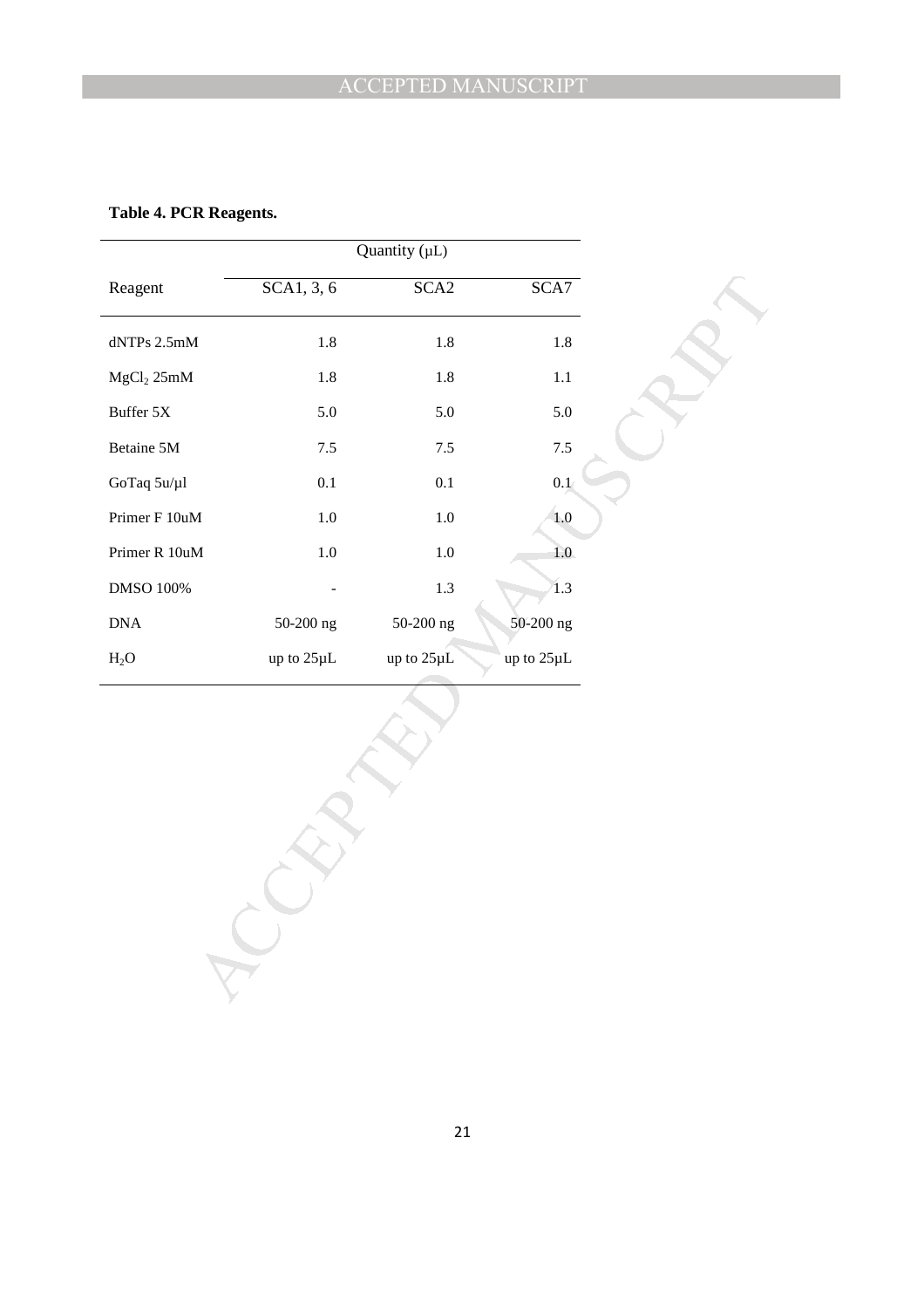| $t (^{\circ}C)$                    | Time (sec)                                | Cycles |
|------------------------------------|-------------------------------------------|--------|
| $95^{\circ}\textrm{C}$             | $7$                                       |        |
| $95^{\circ}$ C                     | $1^{\circ}$                               |        |
| $63^{\circ}C - 0.5^{\circ}C/cycle$ | $1^{\circ}$                               | $14\,$ |
| $72^{\circ}$ C                     | $1,$                                      |        |
|                                    |                                           |        |
| $95^{\circ}$ C                     | $1^{\circ}$                               |        |
| $56^{\circ}$ C                     | $1^{\circ}$                               |        |
| $72^{\circ}\textrm{C}$             | $1'$ + $20^{\prime\prime}/\mathrm{cycle}$ | $35\,$ |
| $72^{\circ}$ C                     | $10"$                                     |        |
|                                    |                                           |        |
|                                    |                                           |        |
|                                    |                                           |        |
|                                    |                                           |        |
|                                    |                                           |        |
|                                    |                                           |        |
|                                    |                                           |        |
|                                    |                                           |        |
|                                    |                                           |        |
|                                    |                                           |        |
|                                    |                                           |        |

**Table 5. PCR thermal cycling conditions**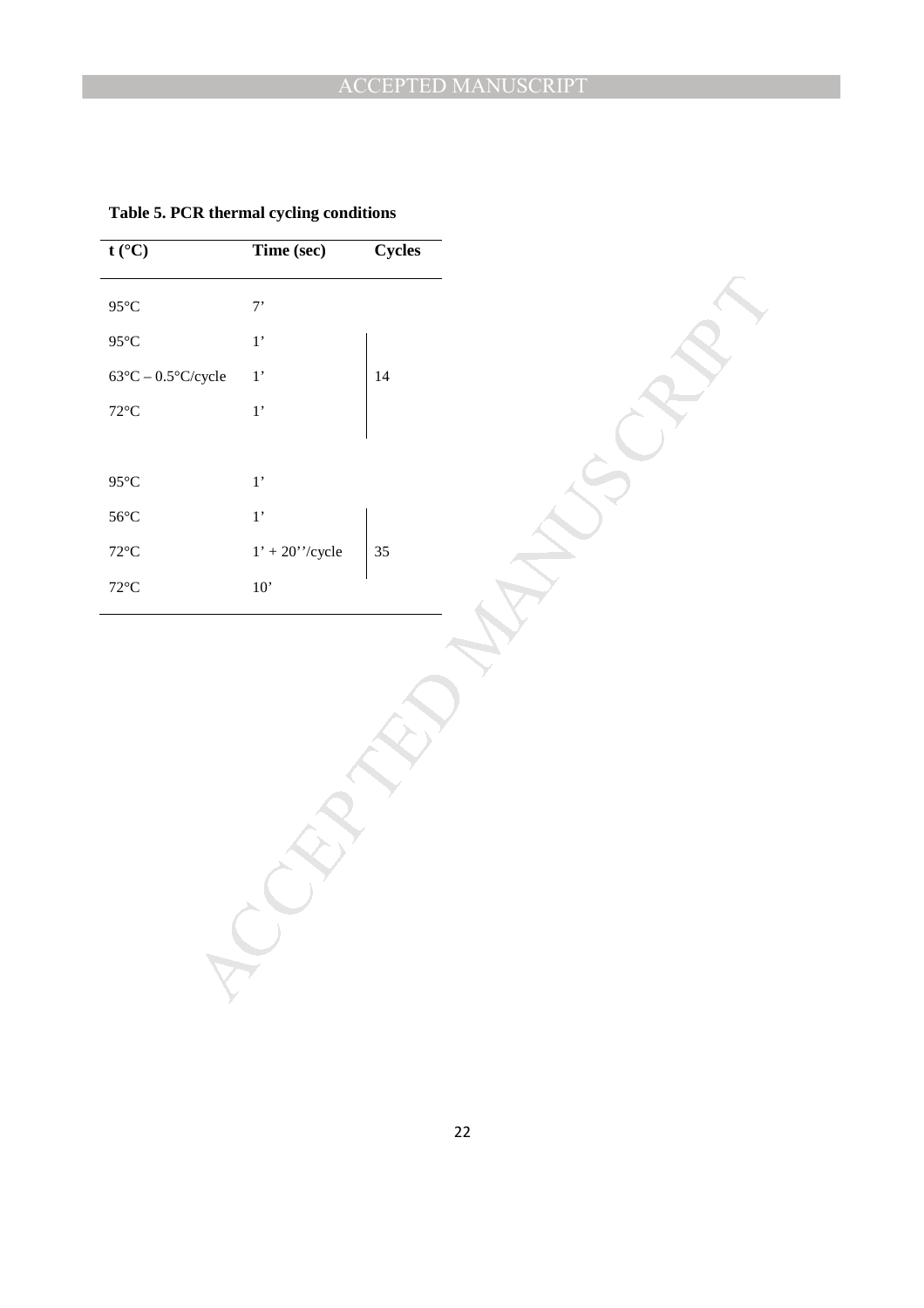*Main peaks = Full annealing*

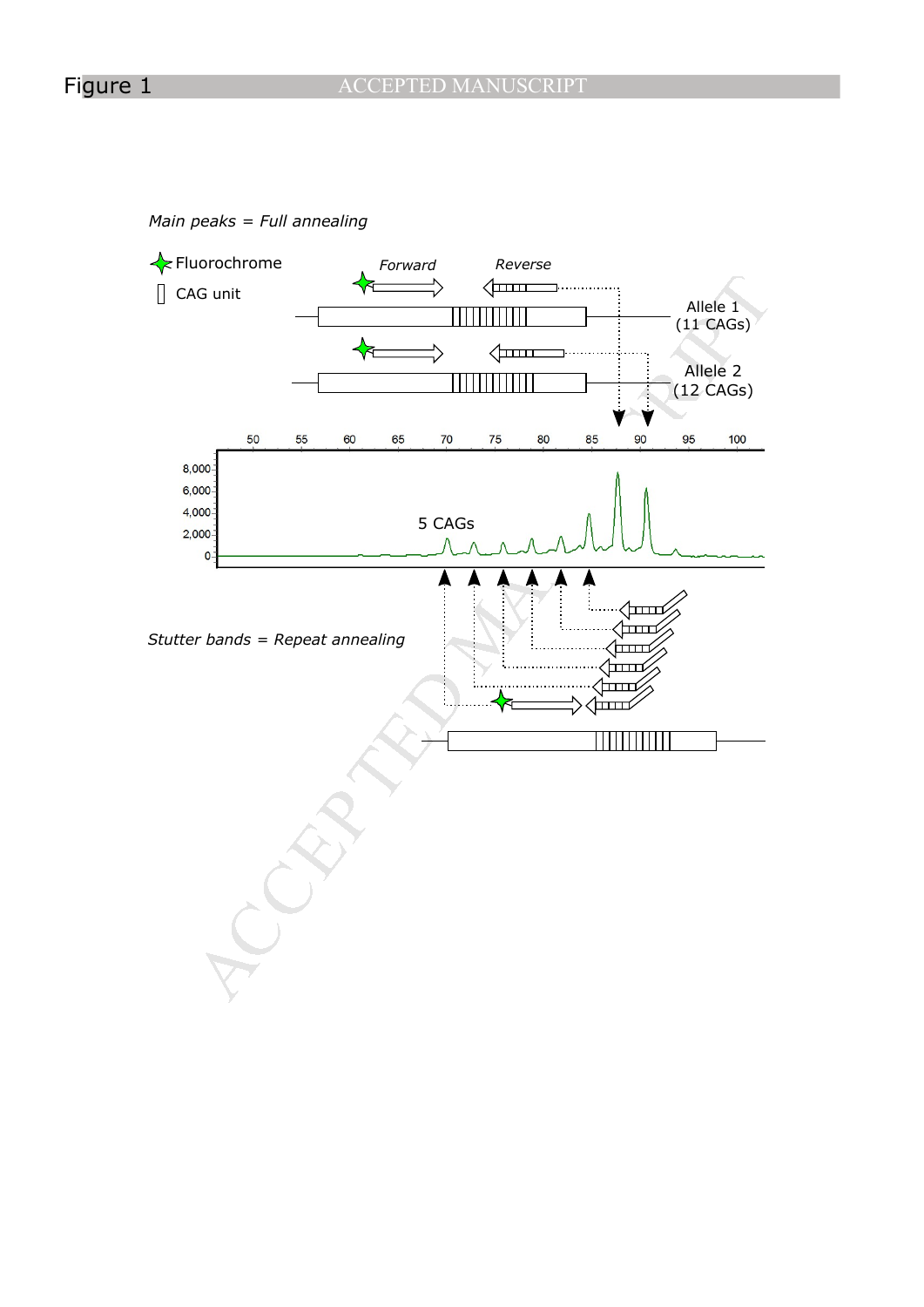